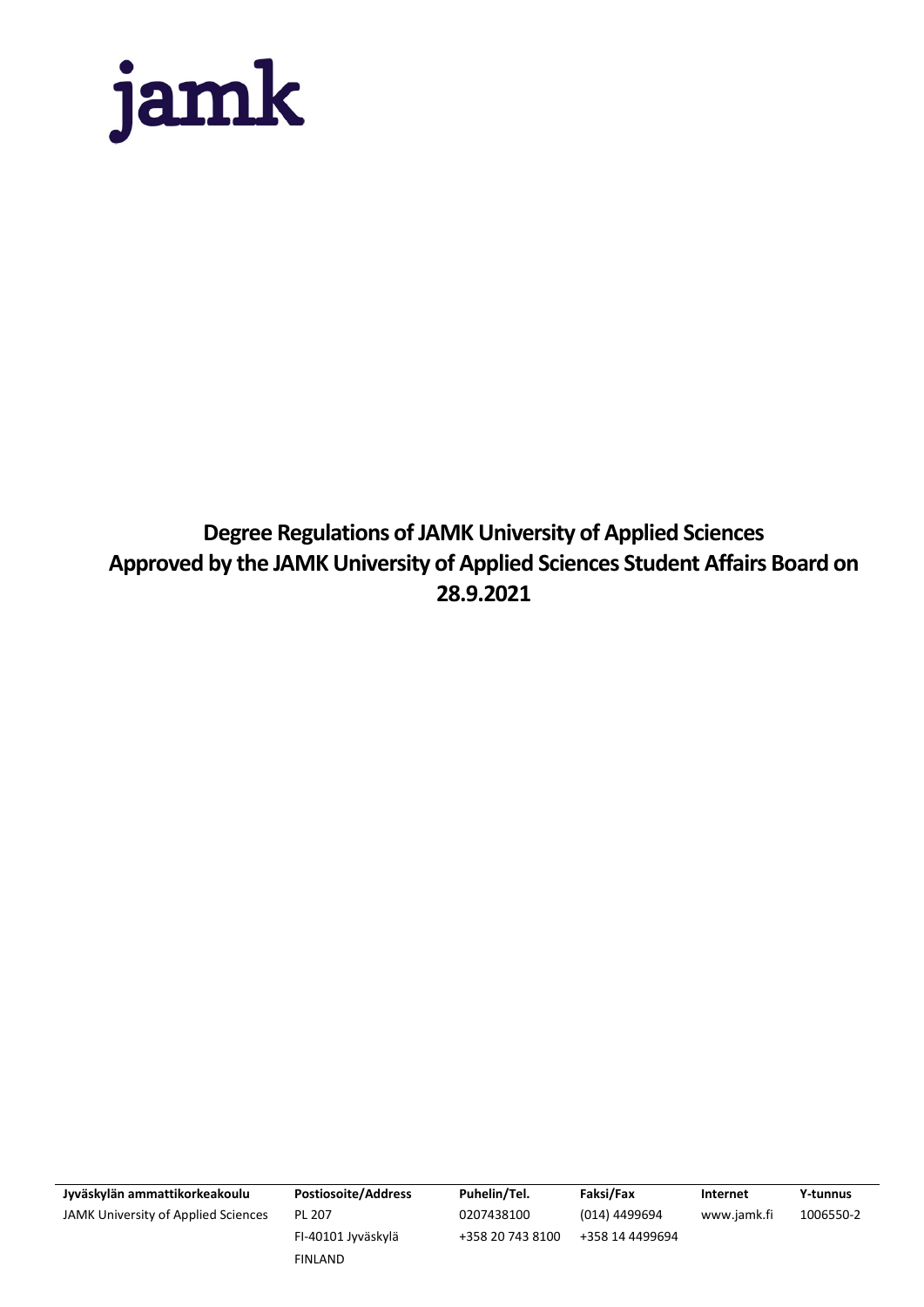

# **Table of Contents**

| 1. THE MISSION OF JAMK                                                                                                                                 | 6  |
|--------------------------------------------------------------------------------------------------------------------------------------------------------|----|
| 1 § The mission of JAMK                                                                                                                                | 6  |
| 2 § JAMK degrees and their objectives                                                                                                                  | 6  |
| 3 § Quality management                                                                                                                                 | 6  |
| 2. DEGREE-AWARDING EDUCATION                                                                                                                           | 7  |
| <b>STUDENT SELECTION</b>                                                                                                                               | 7  |
| 4 § Admission of an applicant to JAMK                                                                                                                  | 7  |
| 5 § Admission of transfer students and changing degree programme                                                                                       | 7  |
| 6 § Impediments to admission due to safety or the student's unsuitability for the field (concerning the<br>health and social care degree programmes)   | 8  |
| <b>ENROLMENT AND STUDY ENTITLEMENT</b>                                                                                                                 | 8  |
| 7 § Enrolment for as an attending/non-attending student and entitlement to study                                                                       | 8  |
| A student who has accepted the study place in studies beginning before 1 August 2015                                                                   | 9  |
| A student who has accepted the study place in studies beginning after 1 August 2015                                                                    | 9  |
| 8 § Recommended period of study and the study period                                                                                                   | 10 |
| 9 § Discretionary extension of study period                                                                                                            | 10 |
| 10 § Regranting of study entitlement                                                                                                                   | 11 |
| 10 a § Regranting of study entitlement after failure to enrol                                                                                          | 11 |
| 10 b § Regranting of study entitlement after expiration of the study period or the discretionary<br>extension of study period                          | 11 |
| 11 § Revocation and restoration of study entitlement due to safety or the student's unsuitability for<br>the field (health and social care programmes) | 12 |
| <b>COMPLETION OF STUDIES</b>                                                                                                                           | 13 |
| 12 § Study guidance                                                                                                                                    | 13 |
| 13 § Curricula                                                                                                                                         | 13 |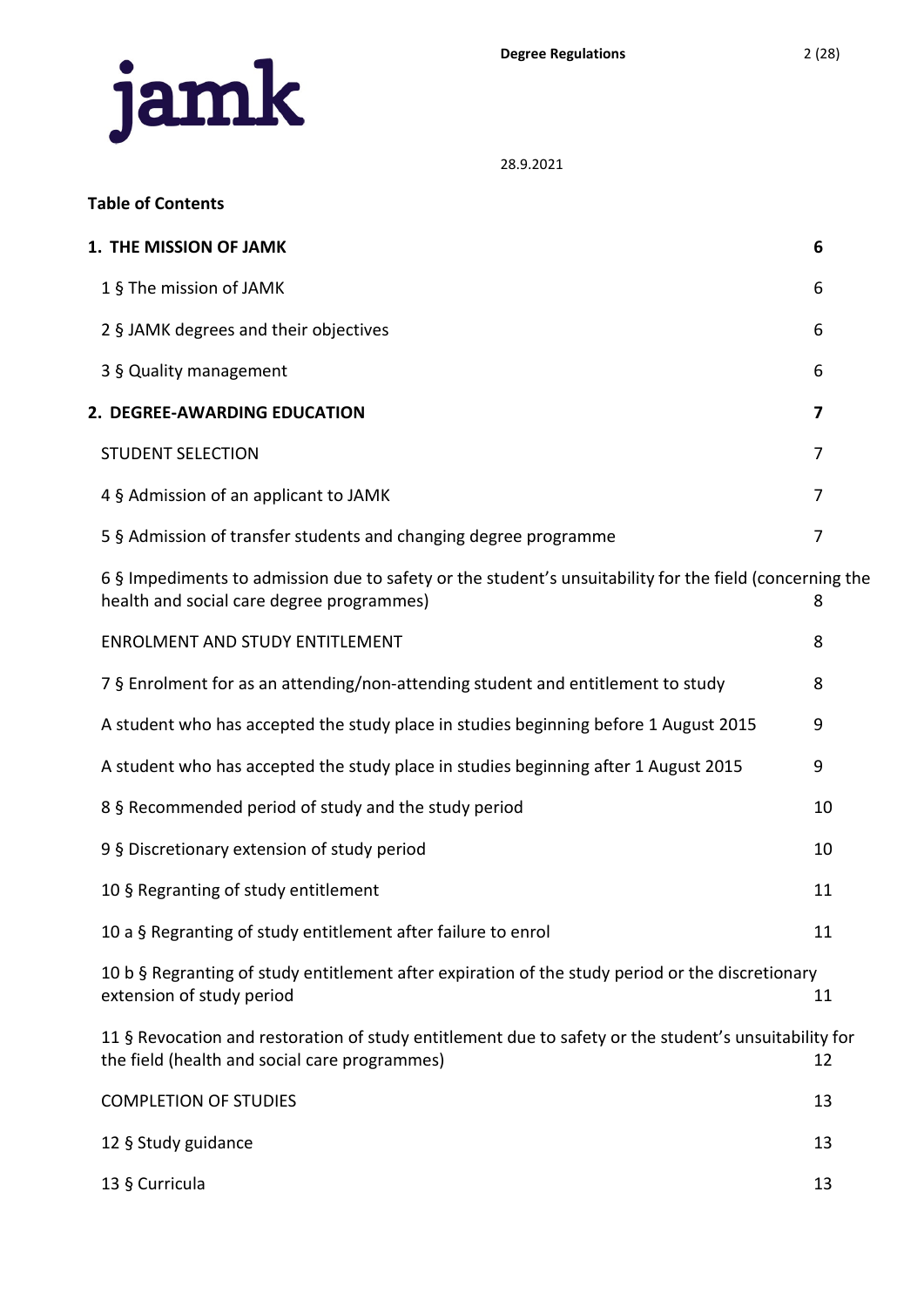

| 14 § Language of instruction                                                                      | 14 |
|---------------------------------------------------------------------------------------------------|----|
| 15 § Personal Learning Plan (PLP)                                                                 | 14 |
| 16 § Language skills                                                                              | 14 |
| 17 § Identification and recognition of competence                                                 | 15 |
| Ways of accreditation                                                                             | 15 |
| Applying for accreditation                                                                        | 15 |
| Identification and recognition of competence acquired in other ways                               | 16 |
| Studification                                                                                     | 16 |
| <b>Thesis</b>                                                                                     | 16 |
| Decision-making                                                                                   | 16 |
| 18 § Registration for course implementations and completion of courses                            | 17 |
| 19 § Thesis and maturity test                                                                     | 17 |
| 20 § Publicity of theses                                                                          | 18 |
| 21 § Assessment of study attainments                                                              | 18 |
| 22 § Appeal against assessment                                                                    | 19 |
| 23 § Degree certificate                                                                           | 19 |
| 3. PROFESSIONAL TEACHER EDUCATION                                                                 | 20 |
| 24 § Professional teacher education and post-degree programmes for teachers                       | 20 |
| <b>STUDENT SELECTION</b>                                                                          | 20 |
| 25 § Admission of an applicant to the School of Professional Teacher Education                    | 20 |
| 26 § Admission of transfer students for professional teacher education and post-degree programmes | 21 |
| 27 § Obstacles for admission due to safety or the student's unsuitability for the field           | 21 |
| <b>ENROLMENT AND STUDY ENTITLEMENT</b>                                                            | 22 |
| 28 § Enrolment as an attending student                                                            | 22 |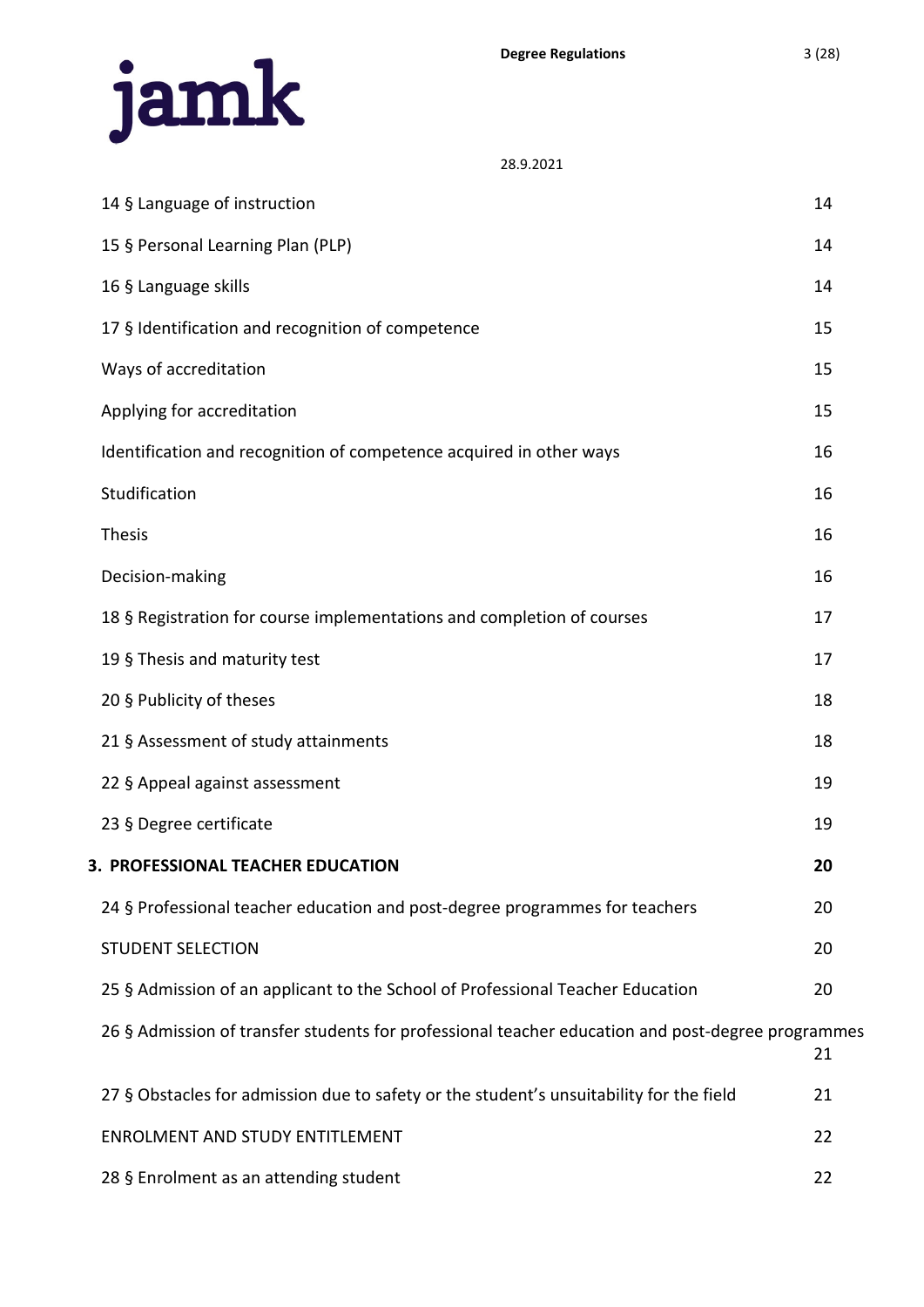

| 28.9.2021 |  |
|-----------|--|
|           |  |

| 29 § Study period and discretionary extension of study period                                 | 22 |
|-----------------------------------------------------------------------------------------------|----|
| 30 § Regranting of study entitlement                                                          | 23 |
| 31 § Revocation and restoration of study entitlement                                          | 23 |
| <b>COMPLETION OF STUDIES</b>                                                                  | 23 |
| 32 § Curricula and Study Guide                                                                | 23 |
| 33 § Language of instruction                                                                  | 23 |
| 34 § Personal Learning Plan                                                                   | 24 |
| 35 § Accreditation                                                                            | 24 |
| 36 § Registration for course implementations and completion of courses                        | 25 |
| 37 § Assessment                                                                               | 25 |
| 38 § Appeal against assessment                                                                | 25 |
| 39 § Certificate                                                                              | 25 |
| 4. OPEN UNIVERSITY OF APPLIED SCIENCES                                                        | 26 |
| 40 § Admission of an applicant to the open university of applied sciences                     | 26 |
| 41 § Registration for studies and completion of studies                                       | 26 |
| 42 § Study Entitlement at open university of applied sciences                                 | 26 |
| 43 § Language of instruction                                                                  | 26 |
| 44 § Identification and recognition of competence at the open university of applied sciences  | 26 |
| 45 § Practical training, thesis, and maturity test at the open university of applied sciences | 27 |
| 46 § Assessment of study attainments                                                          | 27 |
| 47 § Applying as a degree student from the open university of applied sciences                | 27 |
| 5. MISCELLANEOUS REGULATIONS                                                                  | 27 |
| 48 § Drug testing                                                                             | 27 |
| 49 § Disciplinary procedure                                                                   | 27 |
| 50 § Appeal                                                                                   | 28 |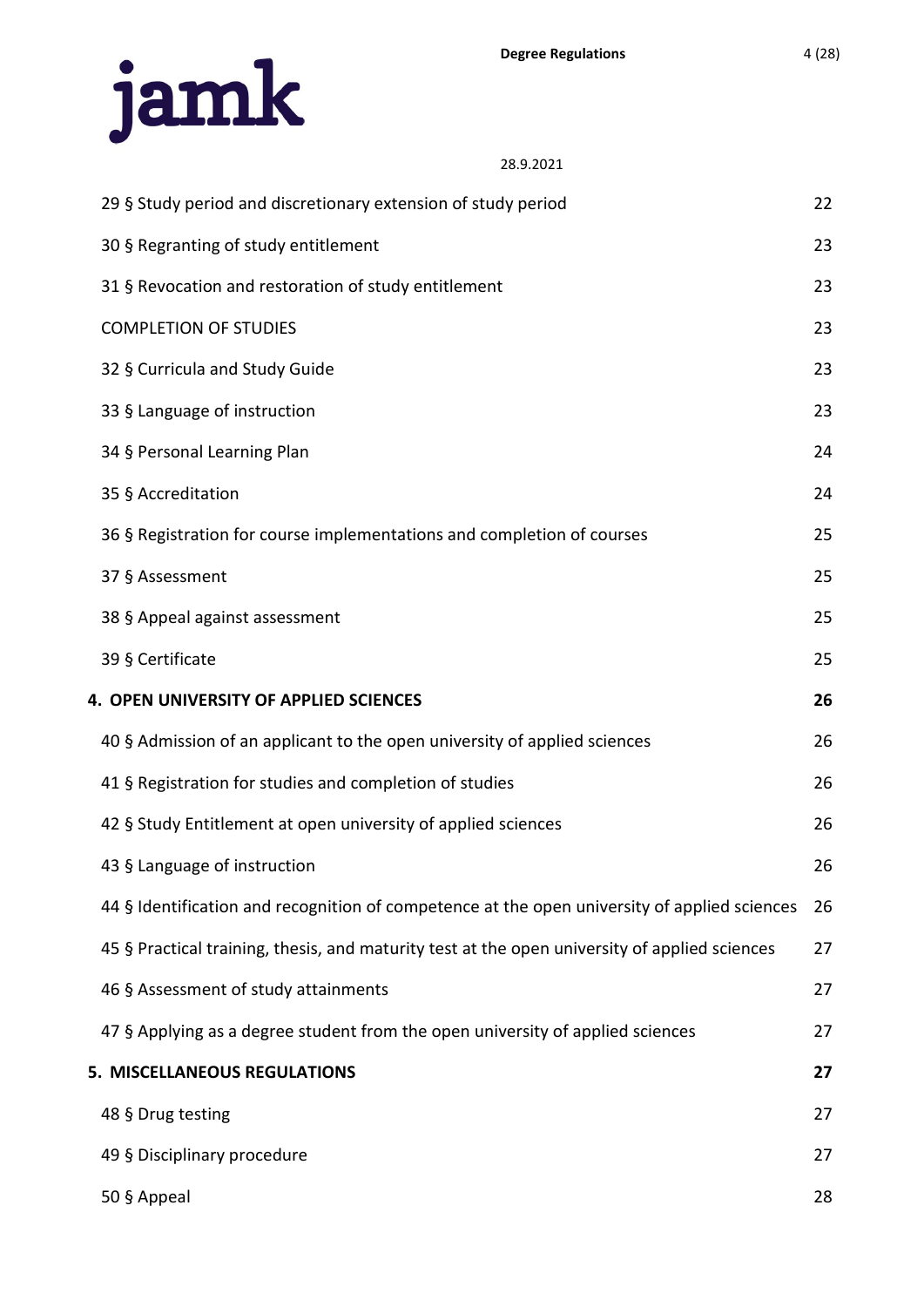

[51 § Entry into force of the Degree Regulations](#page-27-1) 28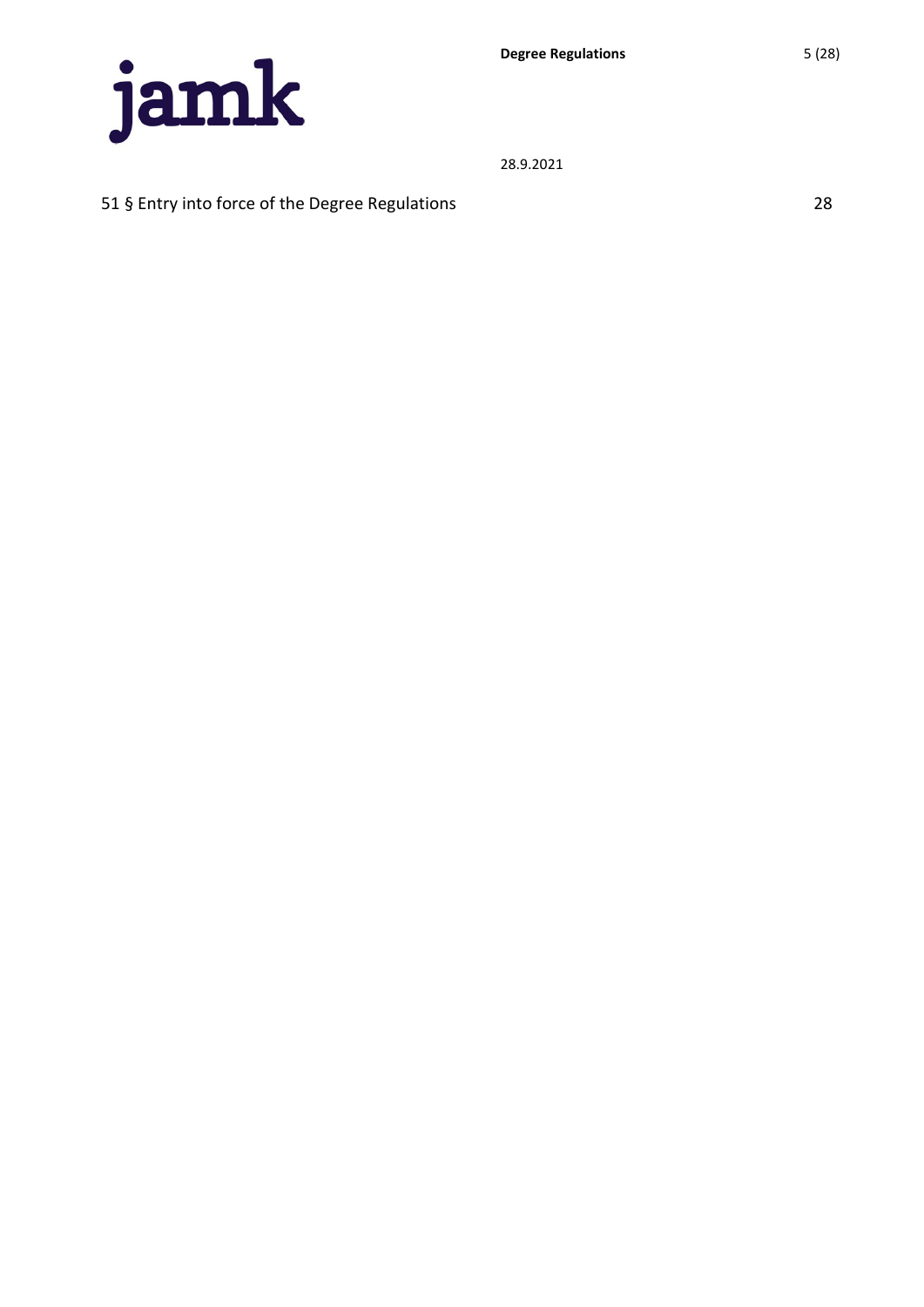

# <span id="page-5-0"></span>**1. THE MISSION OF JAMK**

# <span id="page-5-1"></span>**1 § The mission of JAMK**

JAMK University of Applied Sciences is maintained by JAMK University of Applied Sciences Ltd. JAMK's educational mission is based on the operating licence issued by the Finnish Government on 12 December 2013 to JAMK University of Applied Sciences Ltd, the Polytechnics Act (932/2014) and the Polytechnics Decree (1129/2014).

The mission of JAMK University of Applied Sciences (later referred as JAMK) is to provide higher education that prepares students professional specialist tasks and positions, based on the demands and development of working life, and on research, artistic and cultural considerations. Further aims include supporting the students' individual professional growth and conducting applied R&D and artistic activities that support and serve higher education and regional development, with consideration of the region's economic structure. JAMK promotes lifelong and continuous learning.

# <span id="page-5-2"></span>**2 § JAMK degrees and their objectives**

The Bachelor's Degrees completed at JAMK are first-cycle higher education degrees, and the Master's Degrees are second-cycle higher education degrees. The scope of degree programmes leading to a Bachelor's degree is 210, 240 or 270 ECTS credits. The scope of degree programmes leading to a Master's degree is 60 or 90 ECTS credits.

The general aim of studies leading to a Bachelor's degree is that the student acquires, based on the demands and development of working life, the necessary knowledge and skills for working in a professional specialist position.

The aim of the studies is to gain

extensive practical basic knowledge and skills and their theoretical foundations for working in a specialist position in the field,

- preconditions for following developments in the field, keeping current and development,
- skills for self-improvement and continuous training,
- sufficient communication and language skills, and
- skills required for international activities in the field.

The general aim of studies leading to a Master's degree is that the student acquires, based on the demands and development of working life, the necessary knowledge and skills and capability to work in demanding development tasks in working life and other tasks that require special expertise.

# <span id="page-5-3"></span>**3 § Quality management**

Quality management is a key tool for developing operations at JAMK. It supports the implementation of JAMK's strategy. Quality management is a common issue for the entire higher education community.

The quality system is described in JAMK's quality manual. An audit group appointed by the Finnish Education Evaluation Centre has audited JAMK's quality system. The system meets the national criteria for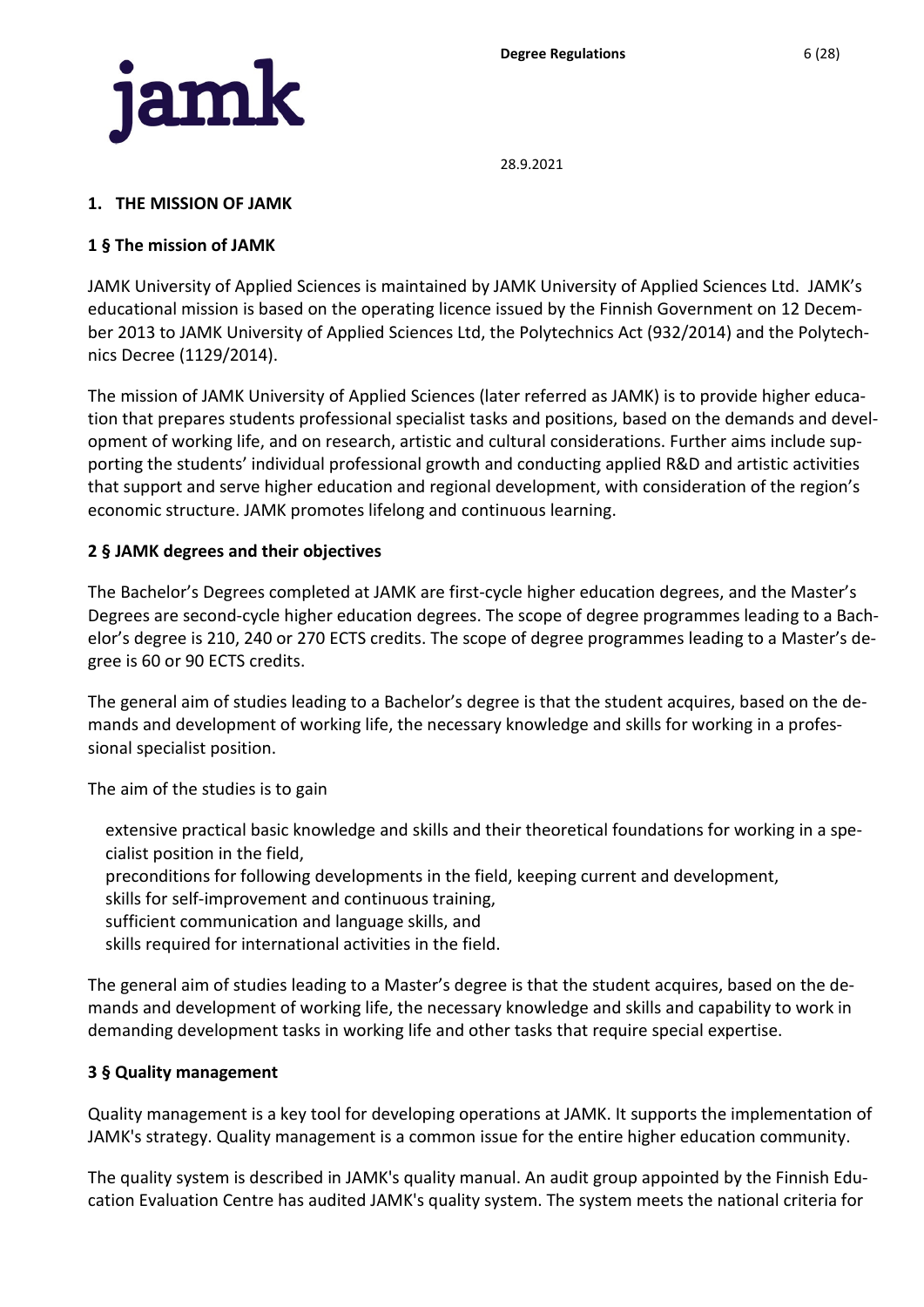

quality management in higher education institutions and the European principles and recommendations for quality management in higher education institutions. The Finnish Education Evaluation Centre has granted JAMK a quality label valid until 20 May 2025.

# <span id="page-6-0"></span>**2. DEGREE-AWARDING EDUCATION**

# <span id="page-6-1"></span>**STUDENT SELECTION**

# <span id="page-6-2"></span>**4 § Admission of an applicant to JAMK**

Application to JAMK is through either the joint national university-polytechnic application system or separate application.

The Director of the School makes the decision on student selection on the basis of the placement list. The applicant is granted the study entitlement only after having accepted the study place in the opintopolku.fi or studyinto.fi service, enrolled as a student and the accuracy and authenticity of his/her application documents verified. If the applicant does not deliver the certificates by the deadline or if the revised points do not entitle him/her to admission, the selection will be revoked.

Applicants may request rectification of a decision concerning admission. Requests must be submitted to the JAMK Student Affairs Board in writing within 14 days of the publication of the admission results.

# <span id="page-6-3"></span>**5 § Admission of transfer students and changing degree programme**

Admission as a transfer student is based on application according to JAMK's instructions regarding transfer students and the admission criteria. A student may apply for transfer to JAMK from another university of higher education, if he/she is entitled to study in the same or similar degree programme aiming for the same or similar degree or degree title. At JAMK, the transfer between degree programmes when the degree title changes is possible only in certain programmes.

Changing degree programmes within JAMK without changing the degree title (Bachelor of Engineering or Bachelor of Business Administration) takes place through the continuous application process in accordance with the confirmed admission criteria.

The study period of transfer students or students changing their degree programme will be determined in accordance with the transferred or changed study entitlement. The study period includes all of the student's attendance and non-attendance semesters used in the previous degree programme.

The decision on admission as a transfer student is made by the Director, and the decision on changing the degree programme is made by the Head of Department. Applicants may request rectification of the decision. Requests must be submitted to the JAMK Student Affairs Board in writing within 14 days of receiving the notification of the decision.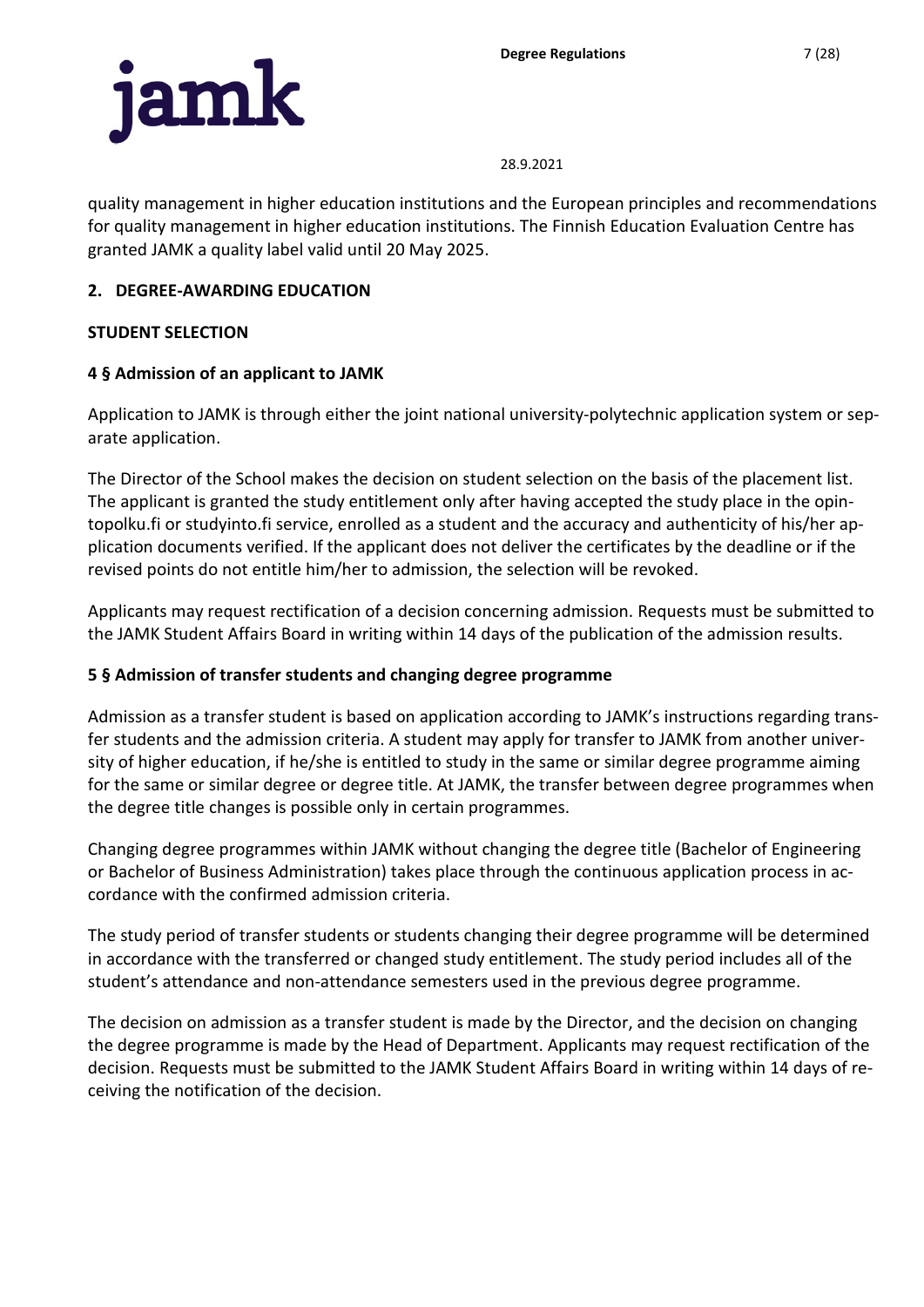

# <span id="page-7-0"></span>**6 § Impediments to admission due to safety or the student's unsuitability for the field (concerning the health and social care degree programmes)**

In principle, the applicant's state of health or functional capacity must not be impediments to admission. However, due to the safety requirements of studies, students with impediments related to their health or functional capacity that make them unable to complete study-related practical tasks and practical training are ineligible for admission to the health and social care programmes. An additional requirement is that the health-related or functional impediment cannot be eliminated through reasonable measures. A previous revocation of the entitlement to study on the aforementioned grounds may also be an impediment to admission. Applicants are informed of any potential impediments to admission at the selection stage.

Transfer student applicants who have been refused entitlement to study at another educational institute and whose entitlement to study has not since been restored based on a medical certificate must be considered separately. Students may request rectification from the JAMK Student Affairs Board in writing within 14 days of receiving the notification of the decision.

If it is revealed that a student who has been accepted as a transfer student concealed a previous revocation of entitlement study, his/her study entitlement may be revoked. In such cases, the decision is made by the Board of Directors.

Regardless of provisions on confidentiality, JAMK is entitled to receive information from another university of applied sciences regarding the study entitlement revocation process of transfer student applicants.

# <span id="page-7-1"></span>**ENROLMENT AND STUDY ENTITLEMENT**

# <span id="page-7-2"></span>**7 § Enrolment for as an attending/non-attending student and entitlement to study**

Admitted students must enrol as attending or non-attending students for the first time via the Opinpolku.fi service. After this, students must enrol as an attending or non-attending student each semester (spring and autumn) or for the whole academic year through the student administration system (Peppi).

The enrolment periods are announced separately for each year. Students may change their attendance/non-attendance enrolment for a justified reason during the enrolment period, but not during the semester. A student who does not enrol as an attending or non-attending student will lose his/her entitlement to study.

Only students enrolled as attending students have the right to complete degree studies and are entitled to student financial aid, meal subsidy or benefits for student union members. Enrolment for attendance is also required when going abroad for an exchange period or practical training.

Students obliged to pay tuition fees who intend to enrol as attending but do not pay the tuition fee by the date determined by JAMK will lose their entitlement to study. The study entitlement may be regranted in accordance with the procedure described at 10 a §, if the student pays the tuition fee.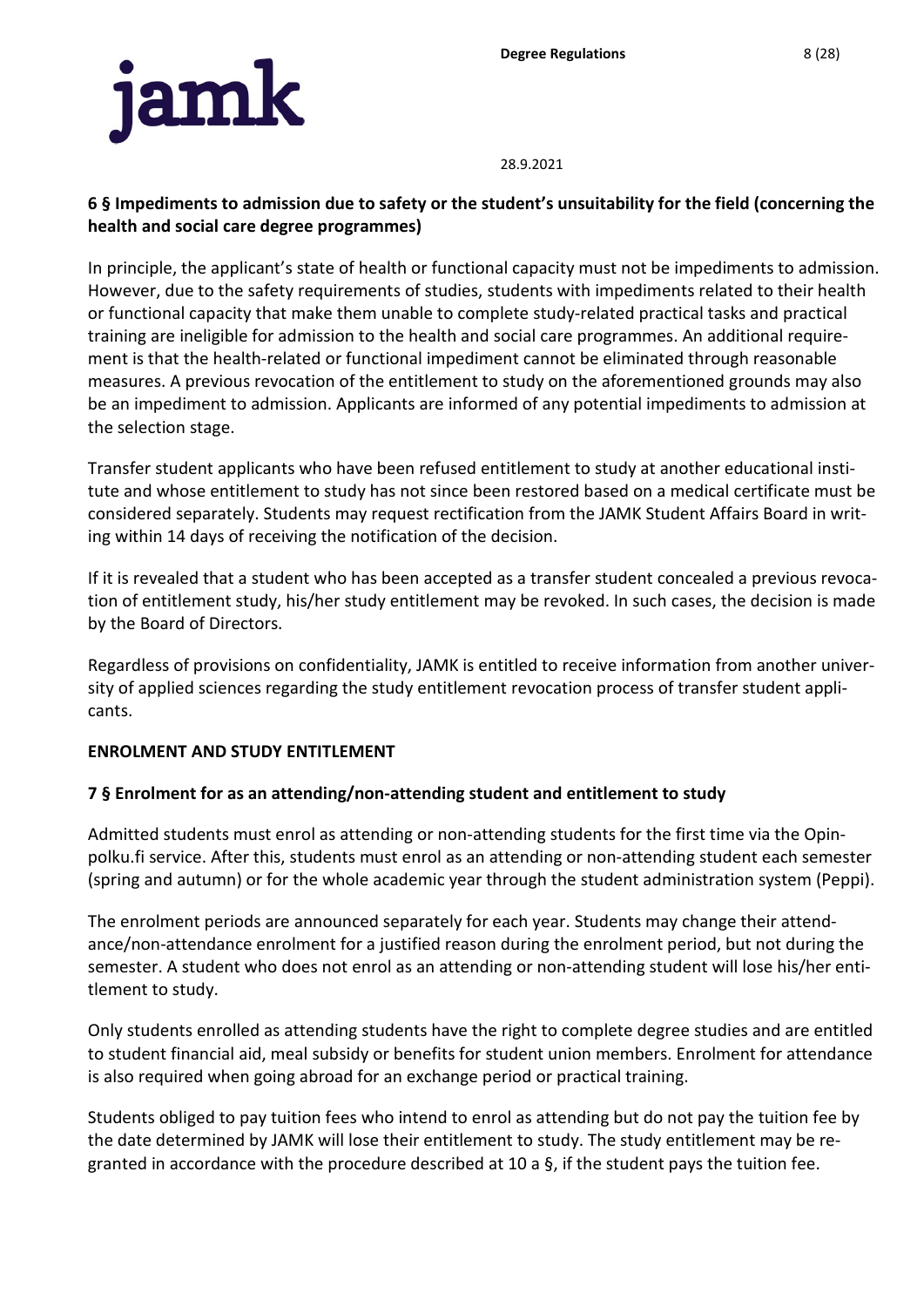

Regulations concerning the right of absence are determined based on when the student in question has accepted the study place in the university of applied sciences.

### <span id="page-8-0"></span>**A student who has accepted the study place in studies beginning before 1 August 2015**

A student who has accepted the study place in studies beginning before 1 August 2015 may enrol as non-attending for no longer than four semesters without expending the study period. The reason for the non-attendance does not have to be declared. A student completing a Master's degree may, for a special reason, enrol as a non-attending student for up to two semesters. The non-attendance enrolments of those completing a Master's degree are done through the Student Services.

### <span id="page-8-1"></span>**A student who has accepted the study place in studies beginning after 1 August 2015**

A student who has accepted the study place in studies beginning after 1 august 2015 may enrol as a non-attending student in the first year only if he/she is completing his/her military or civil service in accordance with the Conscription Act, Non-military Service Act or Act on Women's Voluntary Military Service, is on maternity, paternity or parental leave, or is incapable of commencing the studies due to personal illness or disability. The absence must be verified with official documents during the enrolment period. If the documents are insufficient or are not delivered during the enrolment period, the student in question will be registered as attending.

After the first year a student may enrol as non-attending student for two semesters for any reason and without expending the study period. During the studies a student may enrol as non-attending student based on service in accordance with the Conscription Act, Non-military Service Act or Act on Women's Voluntary Military Service, or maternity, paternity or parental leave without expending the study period. In these cases, the student must submit an official document that verifies the reason for the absence to the Student Services through which the non-attendance enrolment is made. In addition to this, a student may, for other reasons, enrol as a non-attending student for two semesters without expending the study period.

Enrolment as non-attending due to illness or disability is always counted at first as part of the allowed two-semester non-attendance period, and should the non-attendance continue, as a part of the study period. If studies have been delayed due to illness or disability, the student may be granted a discretionary extension of study period.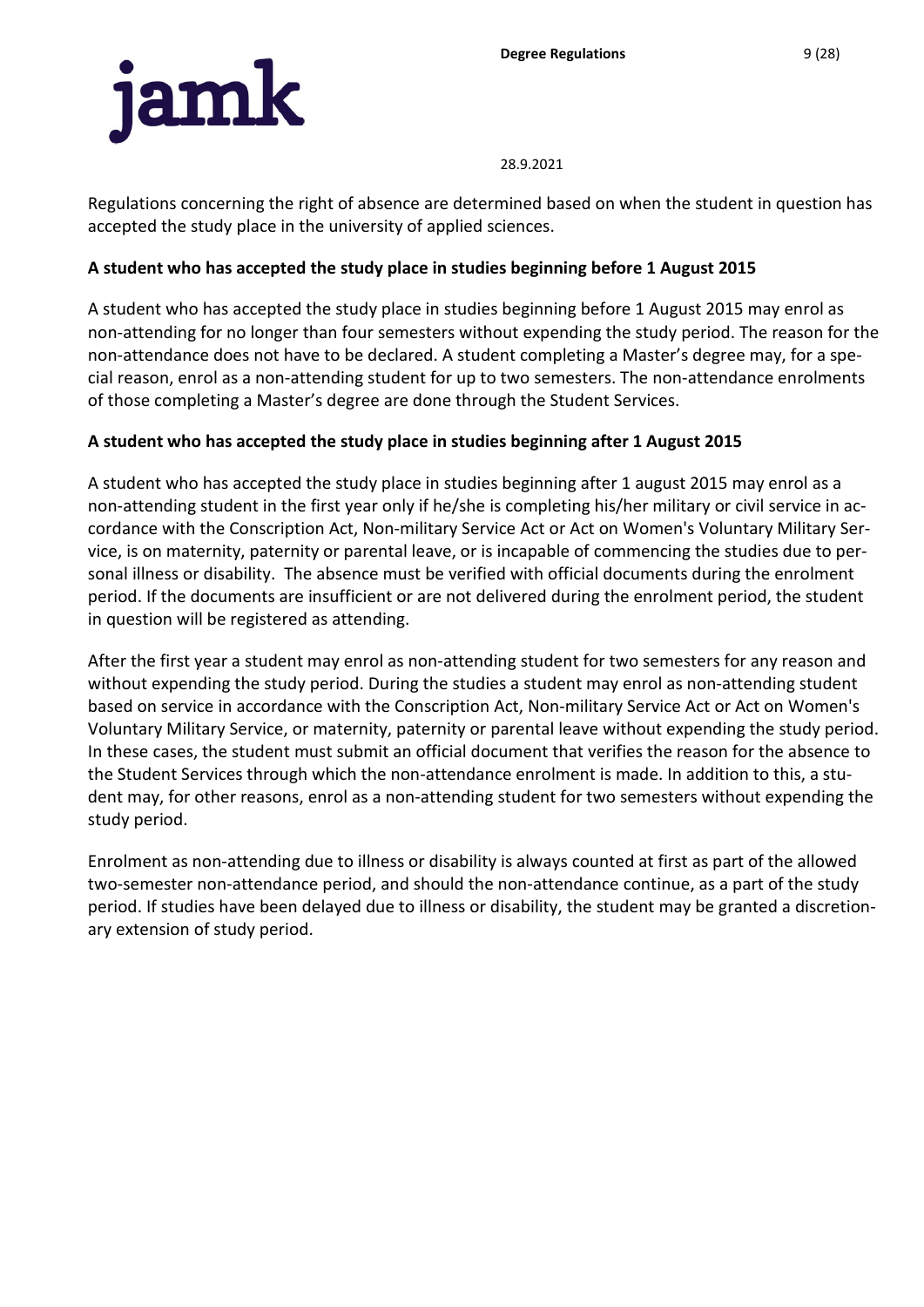

# <span id="page-9-0"></span>**8 § Recommended period of study and the study period**

The study period starts running once the student accepts a study place, is registered as a student and enrols as an attending student for the first time.

The recommended period of study for a Bachelor's degree programme and the study period are determined by the scope of the programme (ECTS credits) as follows:

| <b>Programme scope</b> | <b>Recommended period of study</b> | <b>Study period</b> |
|------------------------|------------------------------------|---------------------|
| 210 credits            | 3.5 years                          | 4.5 years           |
| 240 credits            | 4 years                            | 5 years             |
| 270 credits            | 4.5 years                          | 5.5 years           |

Recommended period of study and study period for Master's degree programmes:

| <b>Programme scope</b> | <b>Recommended period of study</b> | <b>Study period</b> |
|------------------------|------------------------------------|---------------------|
| 60 credits             | 2 years                            | 3 years             |
| 90 credits             | 3 years                            | 4 years             |

#### <span id="page-9-1"></span>**9 § Discretionary extension of study period**

If a student is unable to complete his/her degree within the study period, he/she can apply to the Student Services Manager for an extension. An extension may be granted for a well-founded reason, primarily only once and for up to two semesters, provided the following conditions are met: a Bachelor's degree student has a maximum of 60 credits left to complete and a Master's degree student 30 credits, the student can present a goal-oriented and viable plan for the completion of the studies, graduation within the extension period is a realistic goal. No extension is granted, if the student has already completed the studies needed to obtain a degree.

The student may apply for another extension only if he/she has participated in teaching and exams during the previous extension period or has in some other way shown effort to complete the studies, and has a maximum of 15 credits left to complete. If there is no evidence of studying, the illness or an exceptionally difficult life situation of the student or someone in his/her immediate family may constitute acceptable grounds for extension. Significant positions of trust, successful scientific and artistic activities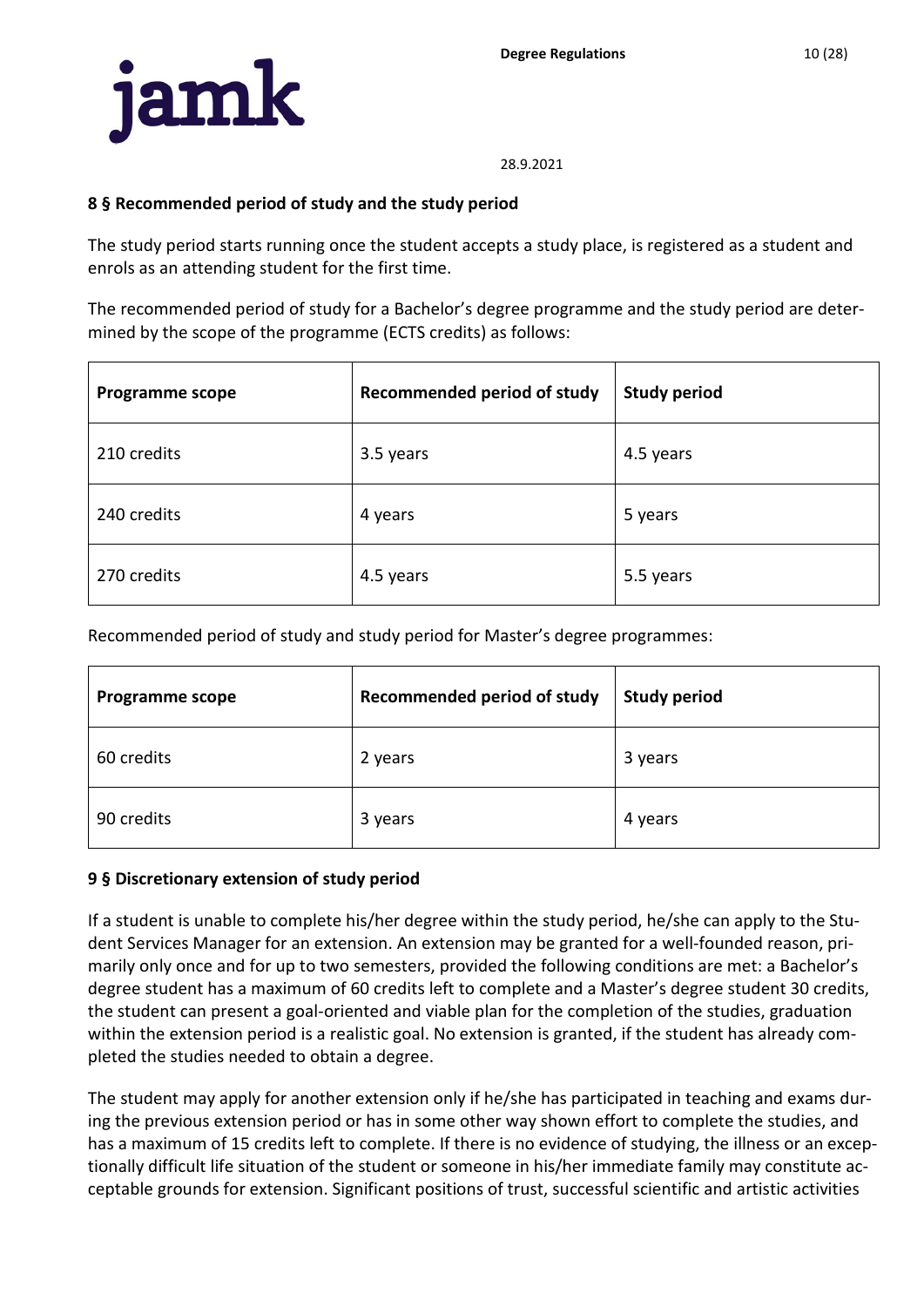

and top-level sports may also be accepted as grounds for extending the study period. In all the aforementioned cases, the reason must be verified with reliable documentation. If the student presents a medical certificate, it must state the student's reduced ability to study.

The student cannot enrol as a non-attending student during the extension period. The application for an extension must be submitted before the study period runs out. The fee in accordance with the decree (A1440/2014, § 3) is charged for processing the application.

A student may request rectification of a decision of the Student Services Manager. Requests must be submitted to the JAMK Student Affairs Board within 14 days of receiving the notification of the decision.

# <span id="page-10-0"></span>**10 § Regranting of study entitlement**

# <span id="page-10-1"></span>**10 a § Regranting of study entitlement after failure to enrol**

A student who has lost his/her entitlement to study due to failure to enrol for attendance/non-attendance may submit an application to regain their study entitlement. The application must state the reasons for the loss of the entitlement to study. The fee in accordance with the decree (A1440/2014, § 3) is charged for processing the application.

The entitlement to study will be regranted generally at the beginning of next semester, but if the student can present adequate grounds and documentation, the entitlement can be regranted immediately. However, it must be done before the next date when student statistics are completed, 20 September or 20 January. When granting the entitlement to study, the student's previous attendance and non-attendance semesters will be taken into account.

Students may request rectification of a decision of the Student Services Manager. Requests must be submitted to the JAMK Student Affairs Board within 14 days of receiving the notification of the decision.

# <span id="page-10-2"></span>**10 b § Regranting of study entitlement after expiration of the study period or the discretionary extension of study period**

Former student of JAMK University of Applied Sciences, who has started his studies on or after 1 August 2015 and has not completed a degree during the study period or the discretionary extension of the study period may apply from JAMK the right to enrol as students again without having to have to take part in the student selection process (L325/2015, 32 §). The fee in accordance with the decree (A1440/2014, § 3) is charged for processing the application.

Study entitlement will be granted again if a bachelor's degree student has a maximum of 60 credits left to complete and a master's degree student 30 credits, for two semesters at most, starting from the beginning of the next semester. Students who have regained their study entitlement can neither enrol as a non-attending student nor apply for discretionary extension of their study period.

Students may request rectification of a decision of the Student Services Manager. Requests must be submitted to the JAMK Student Affairs Board within 14 days of receiving the notification of the decision.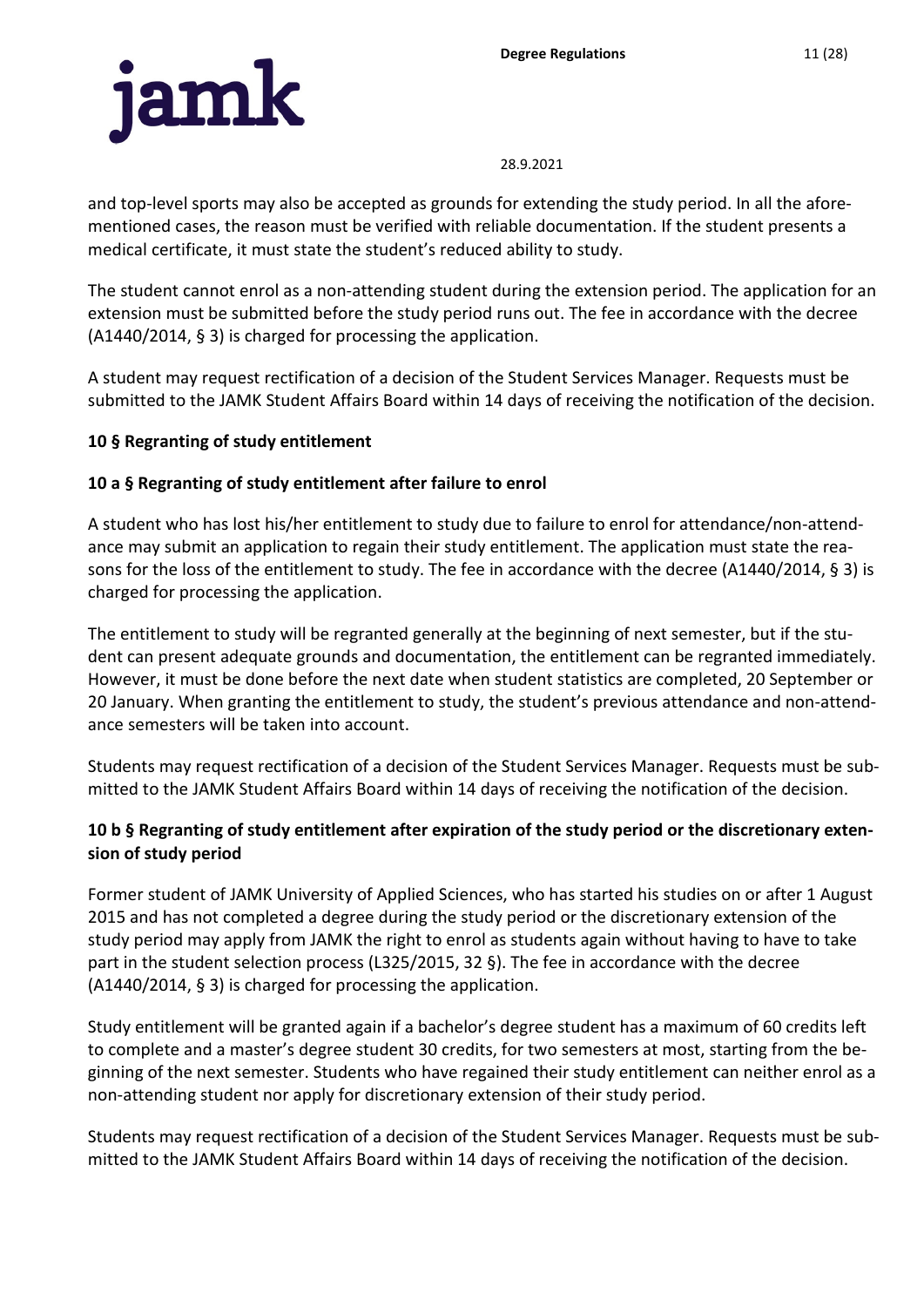

# <span id="page-11-0"></span>**11 § Revocation and restoration of study entitlement due to safety or the student's unsuitability for the field (health and social care programmes)**

JAMK can revoke the study entitlement of a student of health and social studies, if:

1. In the course of his/her studies, the student has repeatedly or seriously endangered the health or safety of others, demonstrating apparent unsuitability for the practical assignments or training included in the studies.

2. The student's health or functional capacity clearly does not meet the student admission criteria. 3. At the application stage, the student concealed a decision on the revocation of his/her study entitlement that could have prevented his/her admission.

4. The student has been convicted of a crime that may prevent working with minors.

If there is a well-founded reason to suspect that the student has an impediment related to his/her health or functional capacity, the student will be required to undergo examinations and tests by a professional appointed by JAMK, if such measures are needed to ascertain the student's health or level of functional capacity. JAMK will defray the costs of any examinations and tests it has ordered. If a student refuses to undergo a medical examination or to provide an extract from his/her criminal record, the student may be suspended from studying until he/she agrees to the measures required by JAMK.

Decisions on revoking the entitlement to study are made by the Board of Directors. Before making a decision to revoke the entitlement to study, the necessary analysis of the situation must be conducted and the student must be given an opportunity to be heard in the matter. JAMK is obliged to discuss with the student his/her possibilities of seeking or transferring to other types of education.

A student who has lost his/her entitlement to study on the basis of his/her state of health or functional capacity can apply to the Academic Board for restoration of the entitlement to study when the student can prove with medical certificates that the reason for the previous revocation has ceased to exist. There is no time limit for applying for the restoration of the entitlement to study.

Regardless of provisions on confidentiality, JAMK is obliged to inform the National Supervisory Authority for Welfare and Health (Valvira) about beginning the process of revoking a student's entitlement to study, the revocation decision and the decision to restore study entitlement. JAMK is entitled to receive information about revocation of the entitlement to study by other universities or education providers.

A student may request rectification of a decision regarding the revocation and restoration of the entitlement to study. Requests must be submitted to the students' legal protection board within 14 days of receiving the notification of the decision.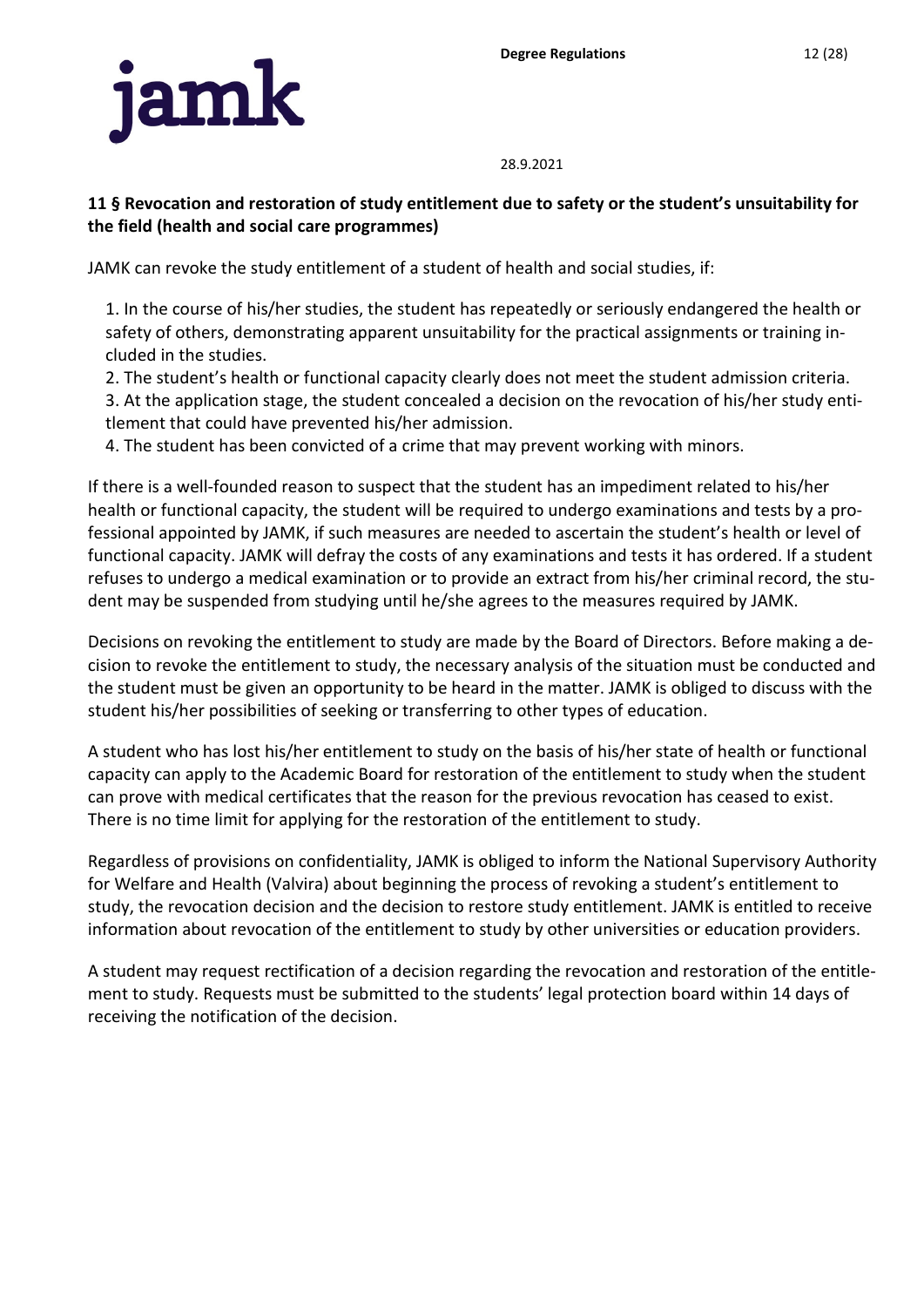

#### <span id="page-12-0"></span>**COMPLETION OF STUDIES**

#### <span id="page-12-1"></span>**12 § Study guidance**

The aim of study guidance at JAMK is to provide the student with the necessary guidance to help him/her complete his/her studies within the standard study period. The goal is an individual who is healthy and well, skilled in his/her profession and able to find employment that corresponds to his/her education. Every student has the right to receive study guidance throughout his/her studies. However, every student is obliged to take responsibility for the progress of his/her studies and participate in the study guidance. JAMK's guidance system and the actors thereof are described in a separate document that can be found in the Study Guide.

### <span id="page-12-2"></span>**13 § Curricula**

All degree-awarding education will be referred to as "tutkinto-ohjelma", "degree programme" in English.

The students have the right to complete their Bachelor's or Master's degree studies in accordance with the curriculum of the degree programme concerned.

The Student Affairs Board approves the curricula, which are published in the JAMK Study Guide.

Competence-based curricula serve as the basis for each student's personal learning plan (PLP). The curricula consist of the structure of the studies, modules and course. Studies are completed in the form of courses, and their scope, objectives, content, evaluation criteria, forms of study and other matters related to their performance are described in the curriculum of each degree programme. The studies offered as part of degree programmes will be planned each academic year, at which time the schedules and implementation plans of the courses will be specified.

Pursuant to the Universities of Applied Sciences Act (Section 8 a 19.12.2017/941), a student can build a large part of their degree from studies provided by another UAS or university. This requires that cooperation between higher education institutions has been agreed upon and that the studies have been added to the student's personal learning plan at JAMK.

The description of curricula and calculation of the workload of studies observe the development and comparability requirements of the European Higher Education Area. Courses are described in accordance with the ECTS (European Credit Transfer System) requirements. ECTS credits are used to indicate the workload of studies; the workload of one academic year, 1,600 hours, is equivalent to 60 credits. An ECTS credit refers to, on average, 27 hours of work by the student.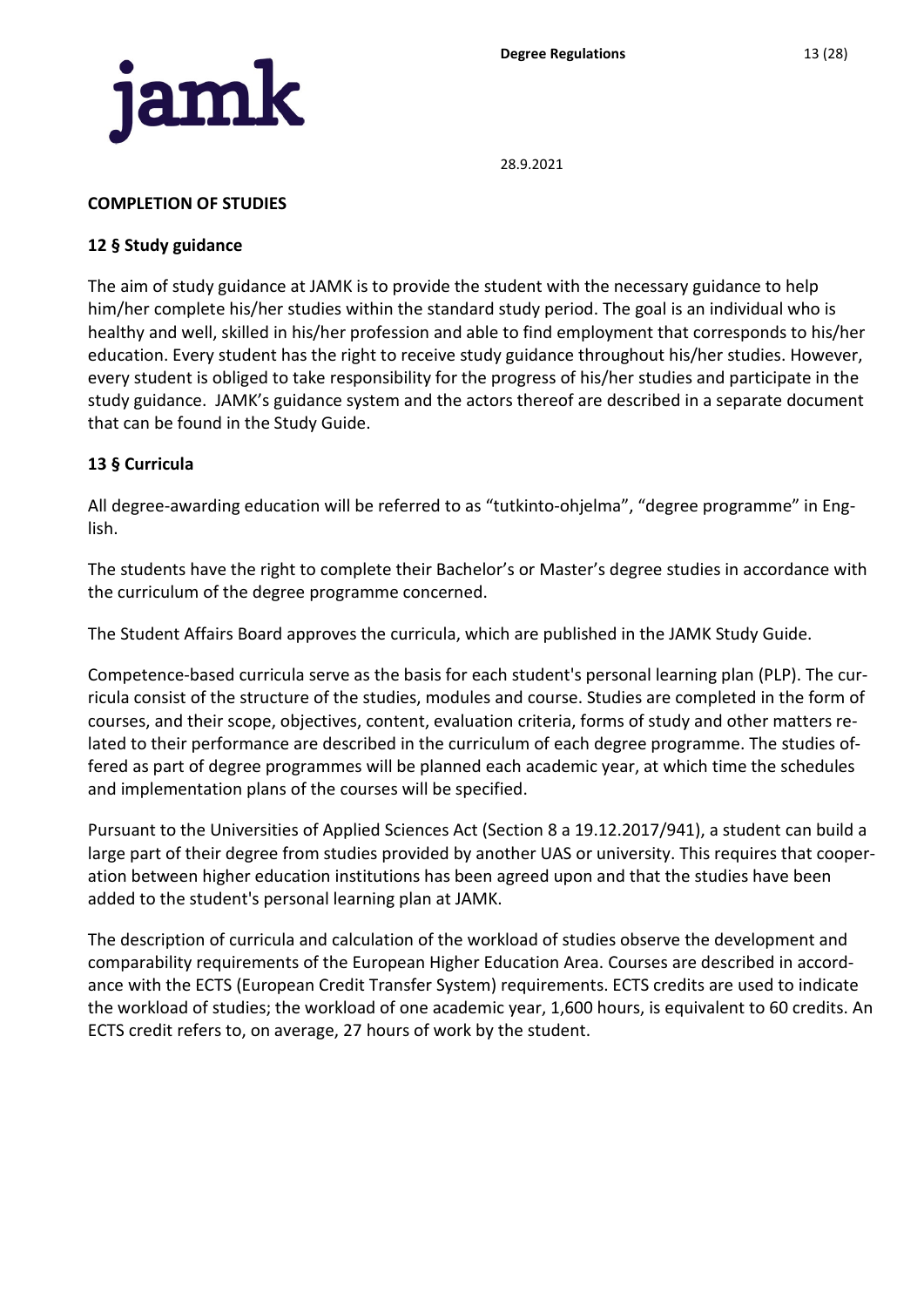

### <span id="page-13-0"></span>**14 § Language of instruction**

The language of instruction and the degree programmes at JAMK is Finnish. Finnish-language degree programmes may include courses or competence areas that are completed in English, if it is appropriate for the field of study and supports the student's internationalisation. Similarly, English-language degree programmes may include courses or competence areas in Finnish that support the student's integration into Finnish working life.

The approved curricula of each degree programme specify the language used in the course or competence area. Study attainment is primarily done in the language of the course or competence area.

### <span id="page-13-1"></span>**15 § Personal Learning Plan (PLP)**

The Personal Learning Plan of a student completing a Bachelor's degree is based on the student's career goals. The student is entitled to guidance by Teacher Tutors concerning his/her study choices. Each student is responsible for creating a Personal Learning Plan in accordance with the instructions in the curriculum. The Personal Learning Plan is created in compliance with the structure of studies described in the curriculum of the year of admission and each year's course selection. The student can update his/her Personal Learning Plan as the studies progress. Teacher Tutor approves the Personal Learning Plan.

The Personal Learning Plan of a student completing a Master's degree is based on his/her individual personal development and career progress goals. The student is entitled to receive guidance with his/her choices. The Personal Learning Plan is created in compliance with the structure of studies described in the curriculum of the year of admission and each year's course selection. The student can make choices on the basis of his/her career progress goals within the limits of the curriculum.

A student whose studies are delayed from the recommended period of study, or who transfers from another university of applied sciences, will agree on the structure of his/her studies with the Head of Department or a person authorized by him/her when his/her Personal Learning Plan is created or revised. If a student's Personal Learning Plan cannot be implemented due to changes in the course supply or delayed studies, the student must submit his/her Personal Learning Plan to the Head of Department or a person authorized by him/her for review and approval. The Head of Department must ensure that the student receives adequate support and guidance to complete his or her studies.

# <span id="page-13-2"></span>**16 § Language skills**

The student must demonstrate in his/her degree studies or otherwise that he/she has achieved:

1) the skills in Finnish and Swedish that are required of state officials functioning in a bilingual office in a position requiring a higher education degree as per the Act on the Knowledge of Languages Required of Personnel in Public Bodies (424/2003), and are necessary for practising his/her profession and for further professional development, and

2) the written and oral skills in one or two foreign languages that are necessary for practising his/her profession and for further professional development.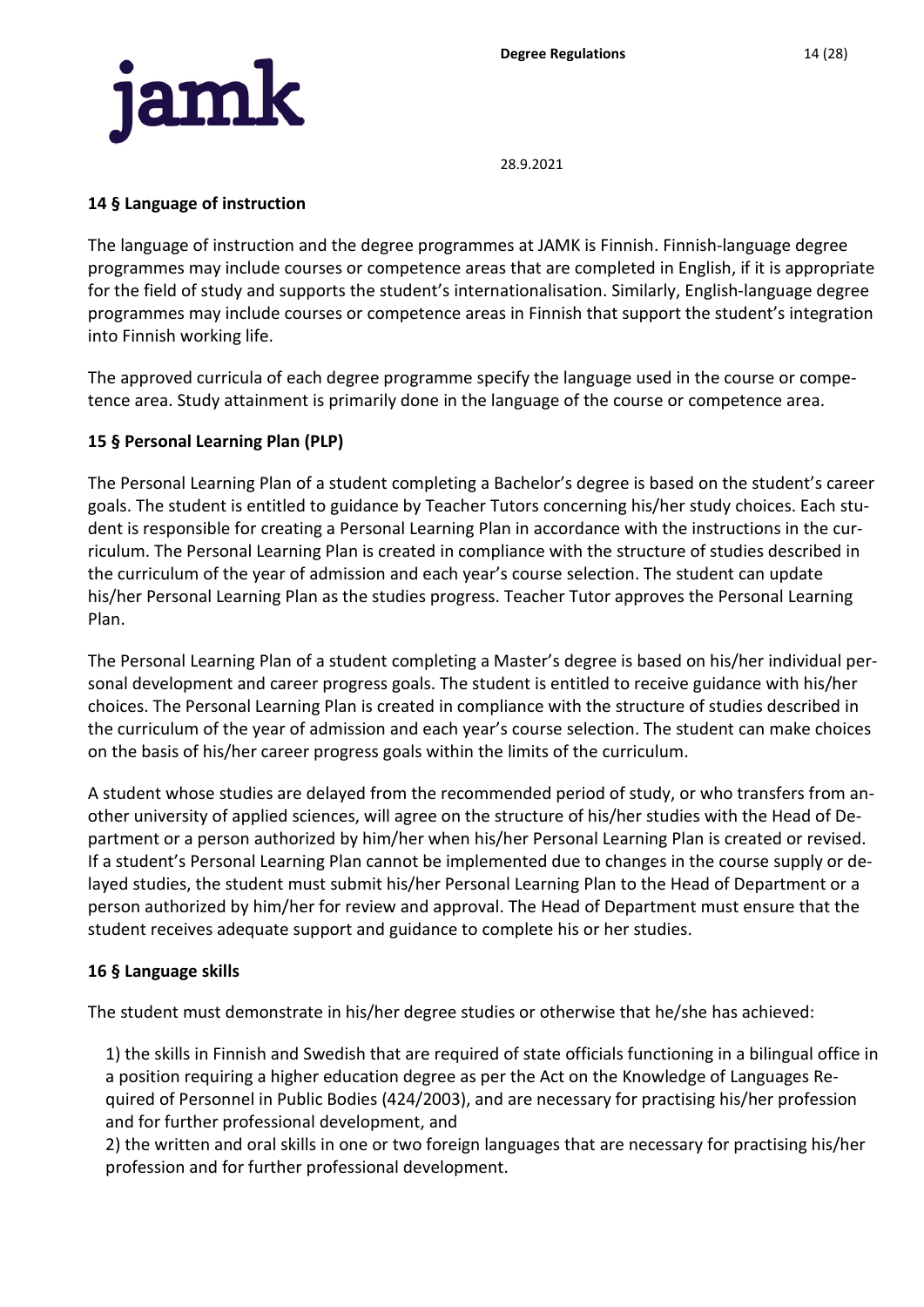

The requirement stated in item 1 above does not apply to students who have completed their school education in a language other than Finnish or Swedish, or abroad. In such cases, the Head of Department of the Language Centre will decide on the language requirements.

The Head of Department of the Language Centre may exempt a student partially or fully from the language requirements for the following reasons: the student does not have prior studies in the Swedish language, the student does not have prior studies in the English language, or a professional has diagnosed the student with severe dyslexia or an issue connected to his/her health or functional capacity, for which the student has a medical certificate.

The grade of the second national language is marked in the degree certificate in words (Good/Satisfactory), in compliance with the Government Decree on the Demonstration of Proficiency in the Finnish and Swedish Languages in the Civil Service (481/2003). The written and oral language skills are assessed separately. In accordance with the national guidelines, grades 1–3 correspond to the verbal grade "Satisfactory", and grades 4–5 to the verbal grade "Good" in the assessment of the language skills referred to in the Act 424/2003.

# <span id="page-14-0"></span>**17 § Identification and recognition of competence**

The identification and recognition of competence means that the student recognises what he/she already knows, which allows him/her to apply for accreditation, i.e. recognition of prior learning based on such competence. The starting point of recognition of prior learning is the learning described as a curricular objective, which the student may have acquired in any way, in any place and at any time. Competence is recognised either by means of an accreditation decision or an assessment decision. Additionally, identification and recognition of competence also takes place in connection with studification.

# <span id="page-14-1"></span>**Ways of accreditation**

The accreditation of prior learning is possible in two primary ways: replacement and inclusion. Replacement means the replacement of studies included in the curriculum with higher education studies of at least the same level (EQF/NQF 6 or EQF/NQF7) and with similar learning objectives completed elsewhere in the same field of study. Inclusion means the inclusion of higher education studies of at least the same level (EQF/NQF 6 or EQF/NQF7) completed elsewhere as part of the degree. An accreditation decision will be made of any replacement and inclusion.

# <span id="page-14-2"></span>**Applying for accreditation**

The student has the right to apply for accreditation and recognition of prior learning but no obligation to do so. This does not apply to studies completed as part of the degree as cross-institutional studies or during international student exchange, the accreditation of which the student will agree upon as part of his/her personal learning plan. The student may apply for accreditation of higher education studies completed elsewhere (open studies or another institute of higher education) or recognition of competence he/she has acquired in other ways. A student may also apply for accreditation of leadership and instructor training acquired in military service. Studies that are included in the education required for entrance eligibility cannot be accredited as part of the degree. A full degree cannot be accredited as such.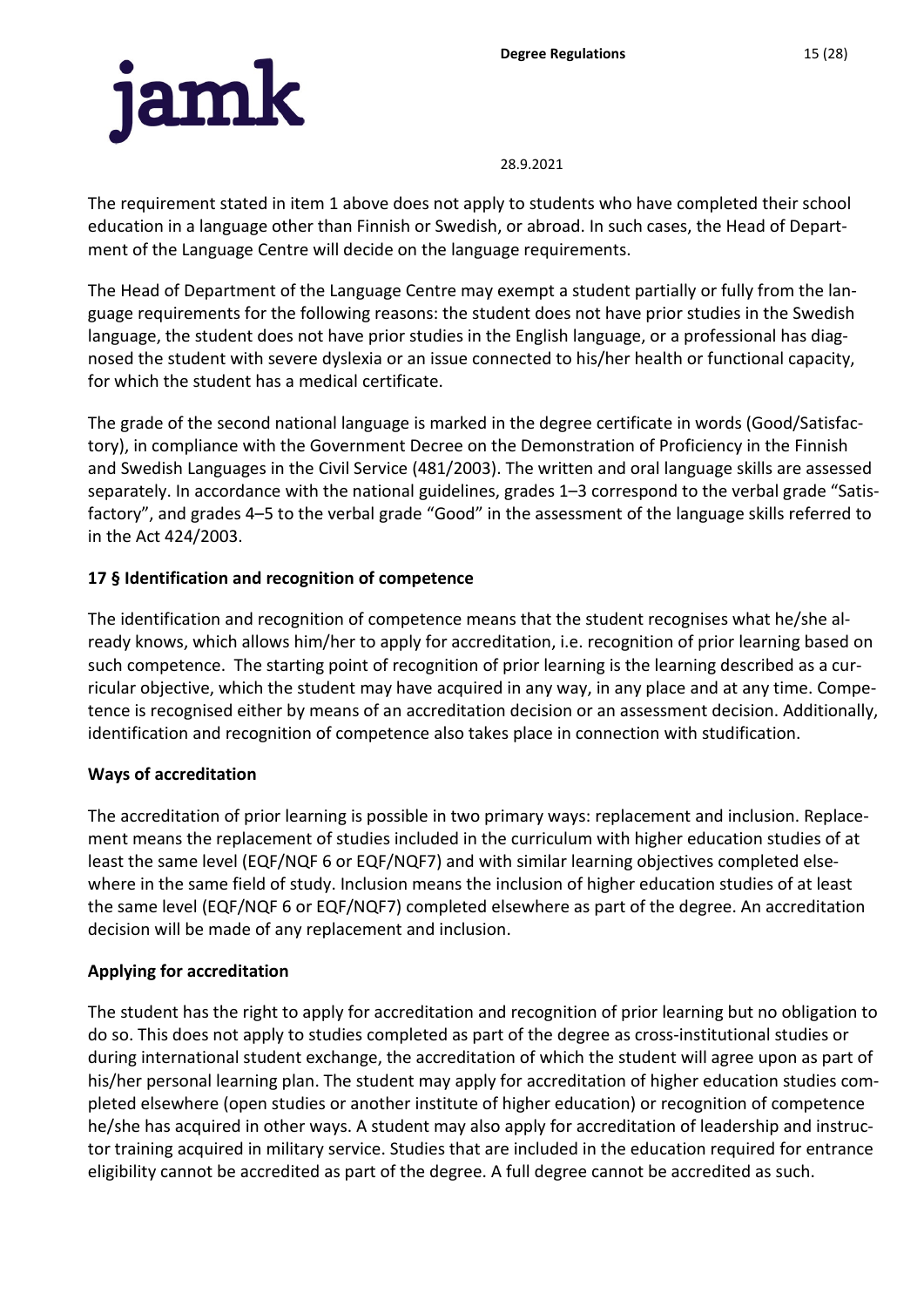

### <span id="page-15-0"></span>**Identification and recognition of competence acquired in other ways**

Recognition of competence acquired in other ways, prior to or during the course of studies refers to the ability of the student to analyse the competences he/she has acquired and to perceive them in the context of the learning objectives of the module or course in such a way that he/she is able to describe and substantiate his/her competences. The recognition of competence acquired in other ways means approval of the competence acquired by the student by way of an assessment decision.

### <span id="page-15-1"></span>**Studification**

Studification is an alternative method for the student to develop competence on the module or course level. It refers to combining work or project studies or other comparable activities with your studies. The studification plan will be approved by a representative of working life or equivalent, the student and the teacher. The assessment of the competence will be agreed upon in the studification plan. The teacher will make the assessment decision in accordance with the learning objectives of the module or assessment criteria of the course concerned.

#### <span id="page-15-2"></span>**Thesis**

Theses completed earlier or elsewhere are generally not accredited in full. A bachelor's thesis completed earlier or elsewhere is assessed by the Thesis Work Group in relation to the learning objectives and assessment criteria set by JAMK for theses, in accordance with JAMK's thesis assessment procedure. A thesis that is accredited partly or in full cannot be more than five years old.

#### <span id="page-15-3"></span>**Decision-making**

With regard to an individual course, the accreditation or assessment decision is made by the Course Tutor, and with regard to a module, the team responsible for the module. The Course Tutor or the team responsible for the module evaluates the documentation or evidence presented by the student in relation to the learning objectives of the course or module and makes an accreditation or assessment decision based thereon. The Course Tutor or the team responsible for the module may also request further evidence or demonstration or reject the application. In the event of a negative decision or decision on partial accreditation, the grounds for the decision will be stated in writing. The Course Tutor or the team responsible for the module will notify the student and the study affairs coordinator of their decision. The individual who makes the accreditation decision must have sufficient knowledge of the competence concerning which the decisions are made. When the student, pursuant to the Universities of Applied Sciences Act (941/2017, section 8a), expands his/her degree to include studies offered by another institution of higher education in accordance with his/her personal learning plan, the accreditation decision will be made by the Head of Department responsible for the education.

If the student is dissatisfied with the accreditation or assessment decision, he/she may file an oral or written request for a revised decision with the person responsible for the decision. The request for a revised decision must be filed within 14 calendar days of receiving notice of the decision. If the decision remains negative, the student may appeal the decision to JAMK's Board of Examiners within 14 days of receiving written notice of the decision on the request for a revised decision filed with the person responsible for the decision.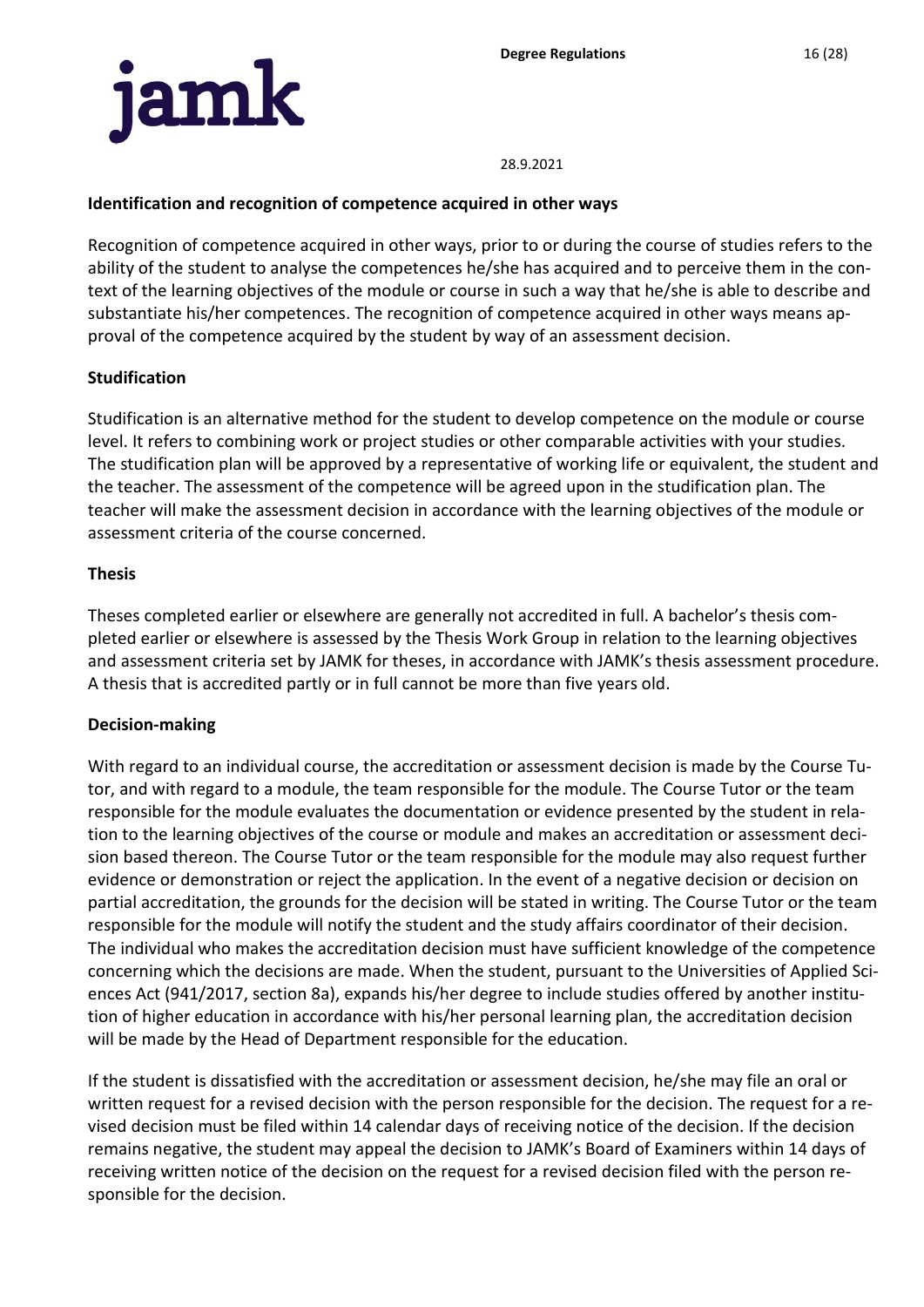

### <span id="page-16-0"></span>**18 § Registration for course implementations and completion of courses**

Only a student who has enrolled as an attending student has the right to complete degree-awarding education, participate in instruction and practical training, and have grades recorded. The student uses the student administration system (Peppi) to register for each course implementation he/she intends to attend and complete during the registration periods. Students are informed of any special registration separately. A student can cancel the enrolment for a course implementation if the teacher has not yet approved he/she for the implementation. After this, the cancellation can be done by the teacher of the course in question.

The teacher of the implementation will confirm the enrolment. If more students enrol for an implementation than can be admitted, priority will be given to those students at whose group the implementation is targeted, for whom the implementation is compulsory or whose degree programme organises the implementation. Any remaining places will be filled in order of enrolment. As a general rule, students will be admitted to all elective implementations and those intended for the joint offering in order of enrolment.

The student must attend the first contact class of each course implementation. If the student has a good reason for being absent, he/she must personally contact the Course Tutor before the first contact class. In the case of course implementations completed as online studies, the student must confirm his/her participation in the course as instructed by the teacher.

The learning objectives and contents of the course, alternative completion methods, opportunities to retake courses and examinations and the assessment criteria, are introduced in the first contact class or in the workspace of the online studies. The closing date of the course, i.e. the date after which no coursework can be submitted, is also announced.

The opportunities to retake courses and examinations must be used with the method that has been introduced in the first contact class of the course. For a justified reason, such as illness or other difficult life situation, the student may agree with the course teacher to complete the course in a different schedule. However, all courses must be completed within two semesters from starting them. Exceptions include the thesis, practical training and large courses implemented over several semesters. If a course is left unfinished, the student must retake it.

# <span id="page-16-1"></span>**19 § Thesis and maturity test**

The objective of the Bachelor's thesis is to develop and demonstrate the capability to apply knowledge and skills through a practical specialist assignment connected to the degree programme and his/her Personal Learning Plan. As a rule, the Bachelor's thesis is written in the language of instruction of the degree programme.

The Master's thesis is a professional development assignment aimed at developing and demonstrating the capability to apply research and use selected methods to analyse and solve problems arising in working life, and the capability for independent and demanding specialist work.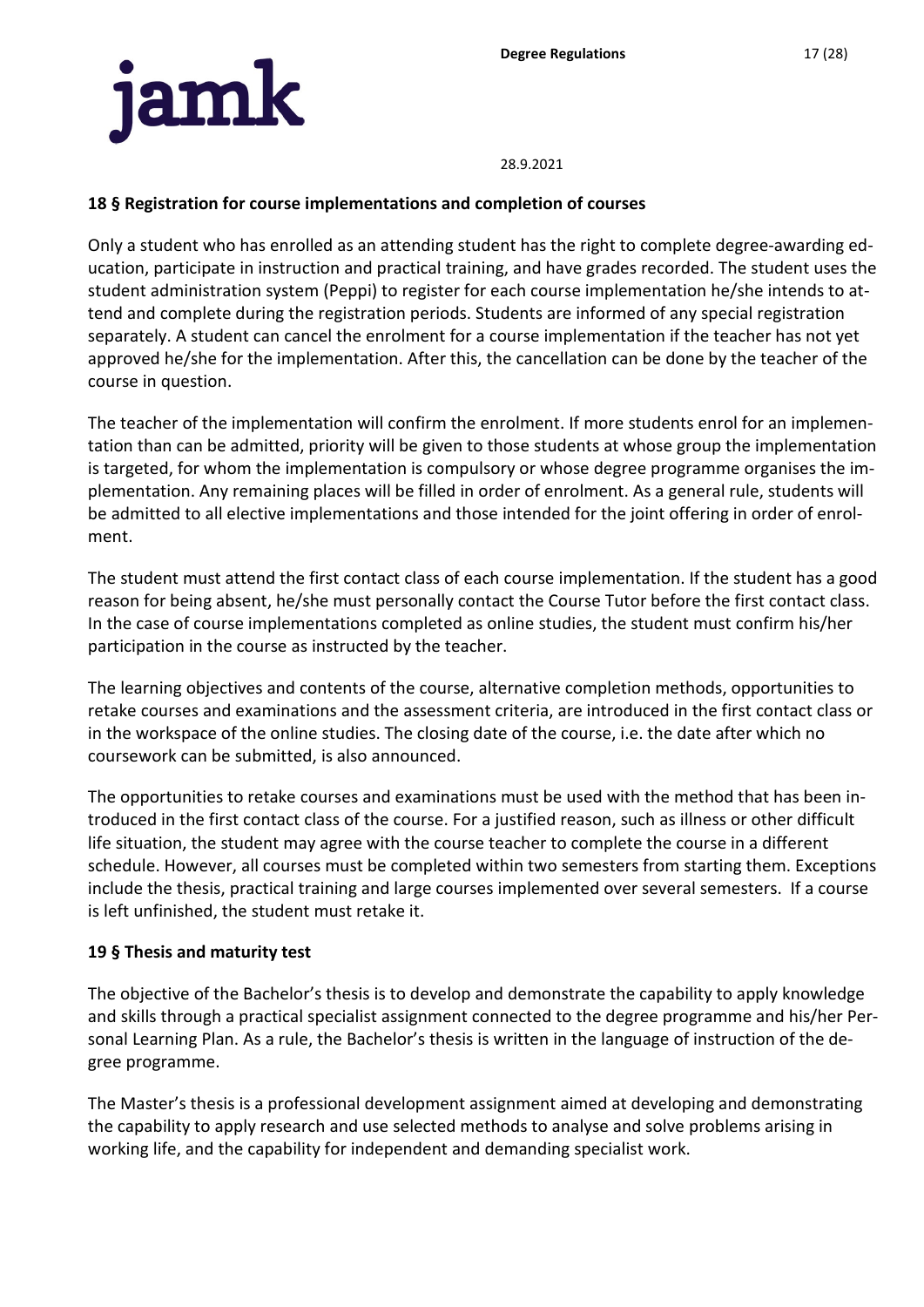

In the maturity test, which is based on the thesis subject, the student demonstrates his/her familiarity with the field and command of the Finnish (Swedish) language A student who has completed his/her school education abroad or in a language other than Finnish (Swedish) can either take the maturity test in Finnish (Swedish) or demonstrate his/her familiarity with the field through an assignment written in the language of instruction of the degree programme. The Head of Department of the Language Centre may exempt a student from the language requirements of the maturity test due to the student's native language.

The process of thesis completion in JAMK is specified in the Study Guide. Thesis assessment decisions are done by the unit's appointed Thesis Work Group.

# <span id="page-17-0"></span>**20 § Publicity of theses**

JAMK complies with the Ministry of Education and Culture instructions (Record no. 3/500/2004) on the publicity of theses. It is not possible to write a completely confidential thesis at JAMK. The thesis is a part of the degree, which must be openly available for assessment, and public work cannot contain confidential material. The thesis becomes public immediately after its approval. Publicity guarantees the objective and equal assessment of theses.

It is not possible to write a completely confidential thesis at JAMK University of Applied Sciences. Any confidential information generated in the thesis process must be included in an appendix in the background material. In that case, the appendix material will be classified as confidential and the rest of the thesis will remain public.

The publicity of theses and handling of confidential information are subject to case-specific decisions according to separate instructions created based on the Act on the Openness of Government Activities (621/1999).

# <span id="page-17-1"></span>**21 § Assessment of study attainments**

The student's learning is supported and guided by enhancement-led evaluation. Study guidance takes place with the help of self-assessment, peer review and constructive feedback.

Depending on the purpose, the grading scale may be either five-step  $-5$  (excellent), 4 (very good), 3 (good), 2 (satisfactory) and 1 (adequate) – or H (Pass) and 0 (Fail). The course assessment is Fail (0) if the student fails to achieve the minimum learning objectives for passing the course. After receiving a Fail (0) grade, the student is entitled to resit two (2) exams at times determined by the degree programme. The same grading scale is applied to retakes. If a student does not pass the examination at three (3) attempts, he/she must restart the course from the beginning.

In cases where the course assessment is based solely on an exam, the student has a right to improve a passing grade once. The grade can be improved upon agreement with the Course Tutor by the end of the following semester after the course has ended. Passing grades will remain in the transcript of records.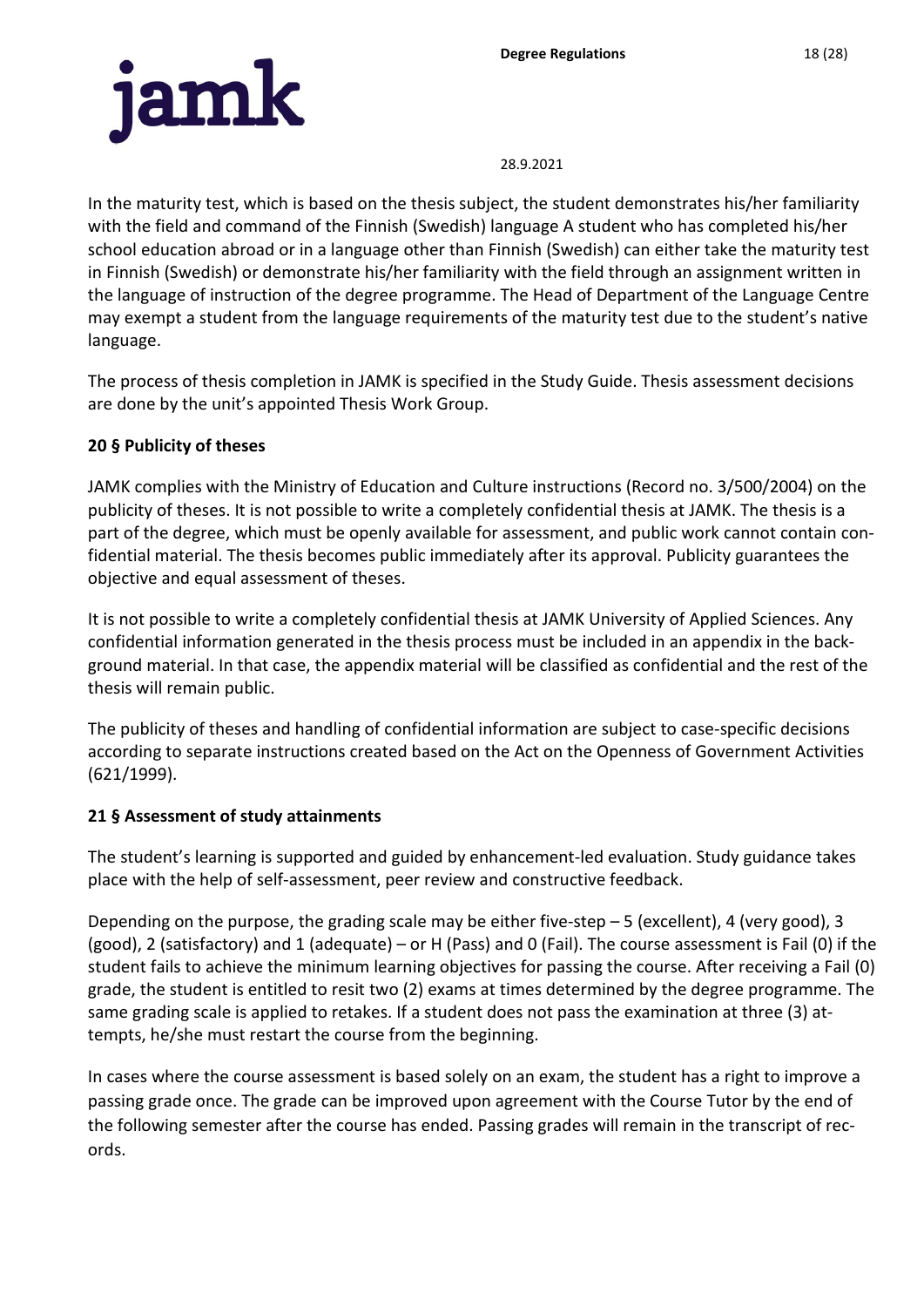

The grades and completion dates of courses taken at JAMK are entered in the transcript of records. Additionally, if any courses completed abroad or in other institutes during studies at JAMK used the same grading scale, the grades and completion dates will be entered in the transcript of records. If they used a different grading scale, they will be indicated with the letter H (Pass). Recognition of competence attained in other ways that is relevant to the course is indicated with a grade or with the letter H (Pass). The student has the right to know how the assessment criteria are applied to his/her competence.

The learning outcomes are assessed in relation to the learning objectives of the module or course. If the student completes all the courses included in the module, the assessment decisions are based on the assessment criteria and grading scale specified in the course descriptions. In this case, no separate assessment will be made of the module.

If the student applies for the identification and recognition of the competence of an entire module, the assessment decision will be based on the evaluation of the documentation or similar evidence presented by the student in relation to the learning objectives of the module. The grading scale is H (Pass) or 0 (Fail).

Thesis assessment decisions are done by the unit's appointed Thesis Work Group or the assigned multidisciplinary Master's Thesis Work Group. Grades assessed by the Thesis Work Group cannot be improved.

The course assessment is recorded in the transcript of records no later than one month after the stated end date of the course and always before the end of the academic year.

# <span id="page-18-0"></span>**22 § Appeal against assessment**

If a student is dissatisfied with the accreditation or assessment decision concerning his/her study attainment, he/she should first discuss the decision and the application of the assessment criteria with the teacher responsible for the assessment. The student has the right to see a copy of the study attainment and its assessment. If the student is dissatisfied with the answer, he/she may submit an oral or written request for an assessment review to the teacher responsible for the accreditation or assessment decision. The request must be submitted within 14 days of having the opportunity to learn about the results and the assessment criteria applied to his/her performance. In the case of the grade of a thesis, the appeal must be submitted in writing and addressed to the Thesis Work Group.

JAMK has a Board of Examiners, which deals with appeals concerning assessment. The student may appeal against the decision to JAMK's Board of Examiners within 14 days of receiving the written notification of the decision of the teacher, course tutor or Thesis Work Group in response to the rectification request. The student may not appeal against assessment after he/she has submitted an application for a degree certificate or after having received the degree certificate.

# <span id="page-18-1"></span>**23 § Degree certificate**

A student who has completed a Bachelor's degree will receive, on written application, a certificate in Finnish, indicating the completed degree and its scope, the degree title and the name of the degree programme, the specialisation option (if any), the core content of the studies, the title of the thesis, the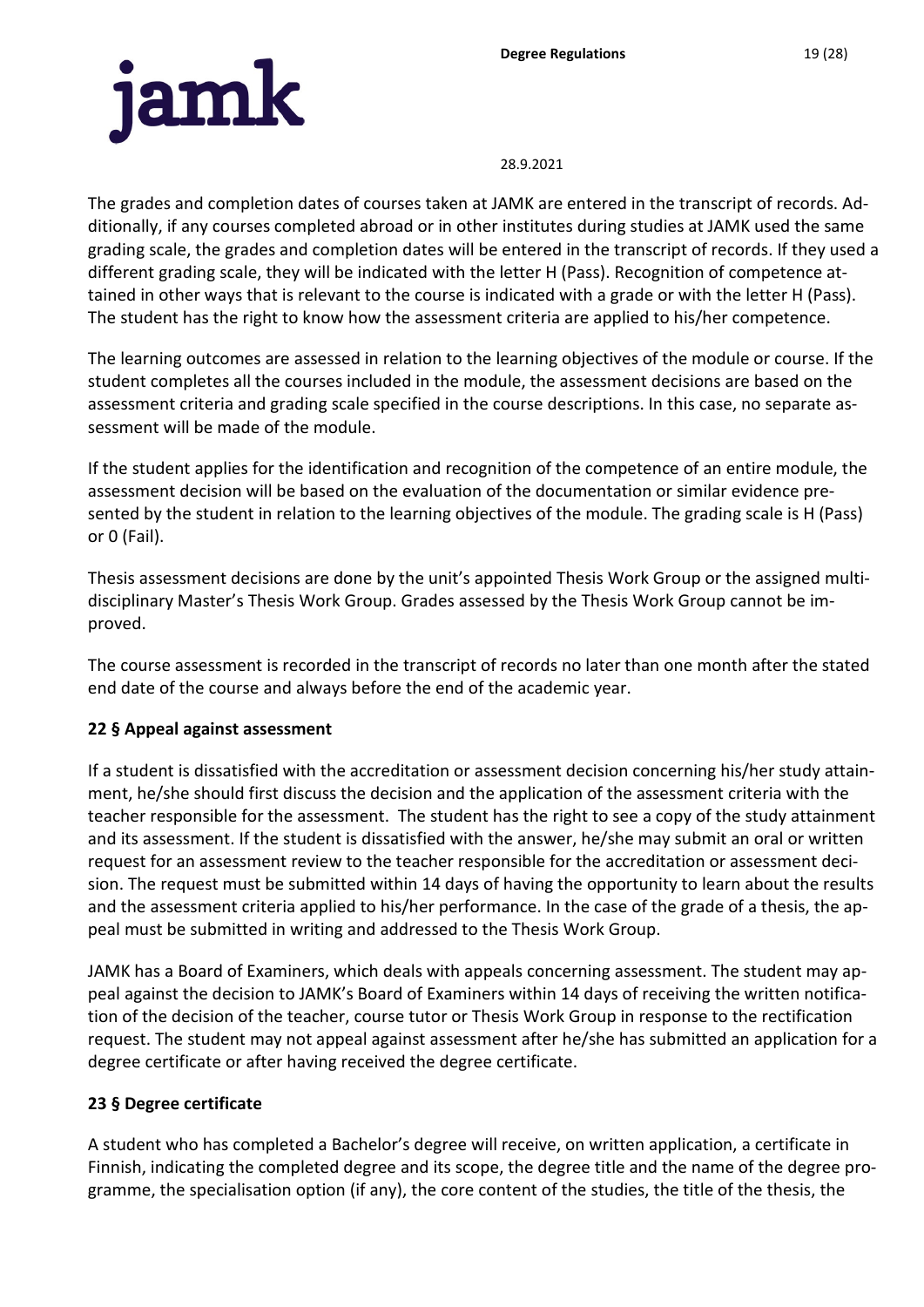

language of the maturity test or other assignment demonstrating his/her competence in the field, statement on the language skills required of state officials functioning in a bilingual office, and other facts of relevance.

A student who has completed a Master's degree will receive, on written application, a certificate in Finnish, indicating the completed degree and its scope, the degree title and the name of the degree programme, the specialisation option (if any), the core content of the studies, and the title of the thesis.

The transcript of records, which lists the study attainments and their assessments, is appended to the degree certificate. Students who complete an English-language degree programme also receive a translation of the degree certificate in the language of studies. If students who graduate from degree programmes with instruction in Finnish would like to receive an English-language degree certificate, it can be ordered for a fee in connection with the Finnish-language certificate application, but not afterwards.

The Diploma Supplement is an English annex, which is automatically given with the degree certificate free of charge to all students. The Diploma Supplement contains information about JAMK, the education and study attainments (transcript of records), and their level and status in the Finnish educational system.

# <span id="page-19-0"></span>**3. PROFESSIONAL TEACHER EDUCATION**

# <span id="page-19-1"></span>**24 § Professional teacher education and post-degree programmes for teachers**

Professionall teacher education refers to teacher education in compliance with the Polytechnics Act (932/2014) and Polytechnics Decree (1129/2014. The education provides the pedagogical qualification of 60 ECTS credits required of the teachers of universities of applied sciences and vocational institutes.

Professional teacher education is not degree-awarding education; students must have completed a degree and acquired work experience in advance in compliance with the Polytechnics Act (932/2014) and Government Decree on Polytechnics (1129/2014), or in compliance with the Teaching Qualifications Decree (986/1998).

The School of Professional Teacher Education also organises vocational special needs teacher education and study counsellor education as post-degree programmes for teachers, with the scope of 60 credits, in compliance with the Teaching Qualifications Decree (986/1998).

# <span id="page-19-2"></span>**STUDENT SELECTION**

# <span id="page-19-3"></span>**25 § Admission of an applicant to the School of Professional Teacher Education**

Persons with the education and work experience required for the office or position of teacher in vocational education or at a university of applied sciences can be selected for professional teacher education. In addition to the previously mentioned requirements, the post-degree programmes require a pedagogical qualification, and in vocational special needs teacher education, also at least five months teaching and/or guidance experience from a vocational institution and/or university of applied sciences. The application to the School of Professional Teacher Education takes place through the separate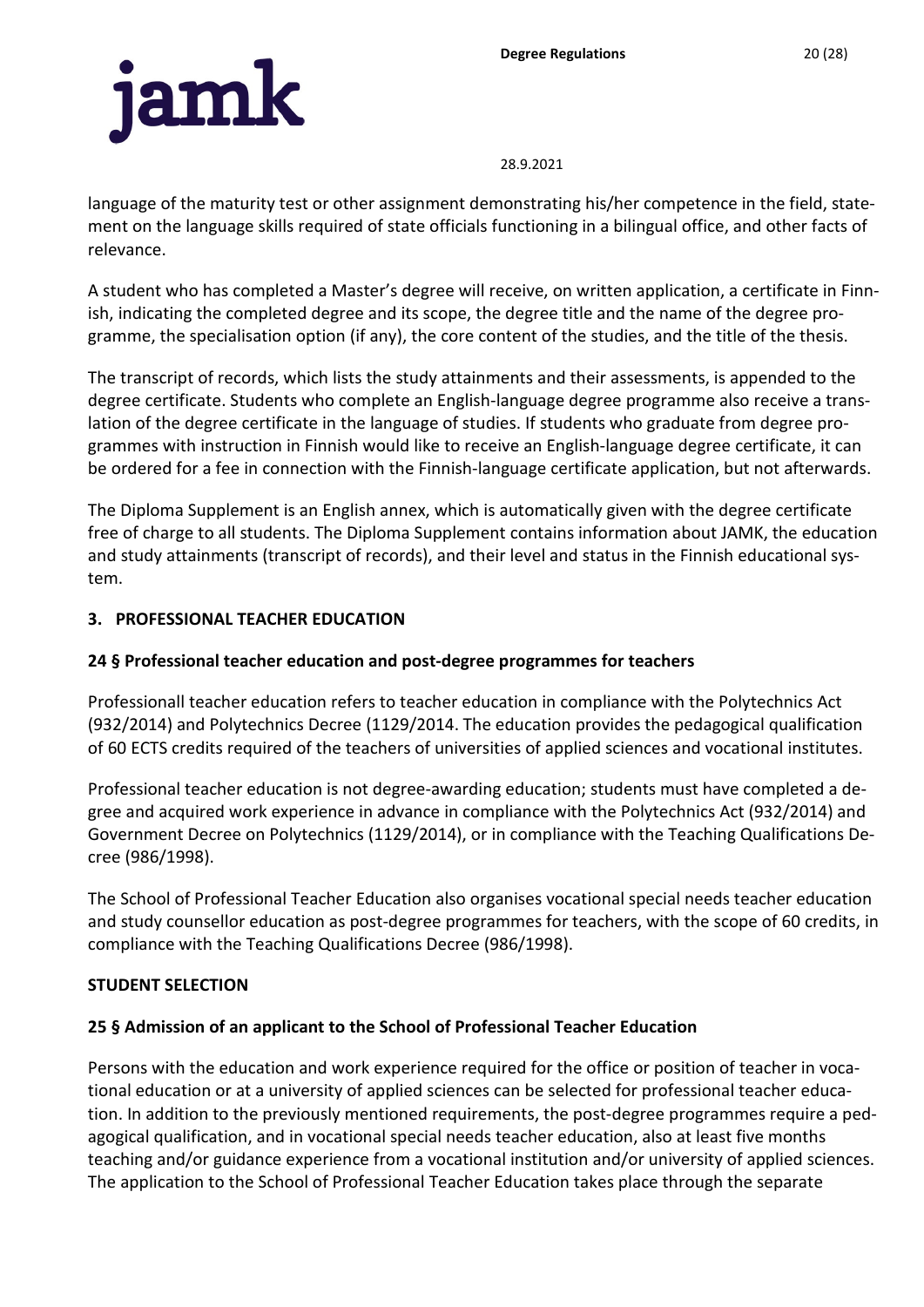

national joint application for professional teacher education in accordance with the selection criteria set by the Student Affairs Board.

The Director of the School makes the decision on student selection on the basis of the placement list. An applicant who has confirmed that he/she accepts the place of study offered by JAMK must enrol as a student at JAMK by the date determined by JAMK and in accordance with the instructions. It is possible to defer the start of studies on the basis of maternity leave, military service or serious illness (medical certificate required). If an applicant does not enrol as a student in the way described above, he/she is not entitled to study at JAMK.

Applicants may request rectification of a decision concerning admission. Requests must be submitted to the JAMK Student Affairs Board in writing within 14 days of of the publication of the admission results.

# <span id="page-20-0"></span>**26 § Admission of transfer students for professional teacher education and post-degree programmes**

Transfer from other institutions to JAMK's professional teacher education and post-degree programmes is possible at the beginning of studies, provided that there are openings in the intake quota and that the student has been admitted to another School of Professional Teacher Education. The decision on admission is made by the Director concerned. Applicants may request rectification of the decision. Requests must be submitted to the JAMK Student Affairs Board in writing within 14 days of receiving the notification of the decision.

The study period of a transfer student started running in the first School of Professional Teacher Education, i.e. the transfer does not mean the beginning of a new study period. The accreditation of the prior learning of a transfer student is in accordance with Section 35.

# <span id="page-20-1"></span>**27 § Obstacles for admission due to safety or the student's unsuitability for the field**

In principle, the applicant's state of health or functional capacity must not be impediments to admission. However, due to the safety requirements of studies, students with impediments related to their health or functional capacity that make them unable to complete study-related practical tasks and practical training are ineligible for admission to the School of Professional Teacher Education (including the pedagogical studies in the field of music and dance). An additional requirement is that the health-related or functional impediment cannot be eliminated through reasonable measures. A previous revocation of the entitlement to study on the aforementioned grounds may also be an impediment to admission. Applicants are informed of any possible impediments to admission at the selection stage.

Transfer student applicants who have been refused entitlement to study at another educational institute and whose entitlement to study has not since been restored based on a medical certificate must be considered separately. Students may request rectification from the JAMK Student Affairs Board in writing within 14 days of receiving the notification of the decision.

If it is revealed that a student who has been accepted as a transfer student concealed a previous revocation of entitlement study, his/her study entitlement may be revoked. In such cases, the decision is made by the Board of Directors.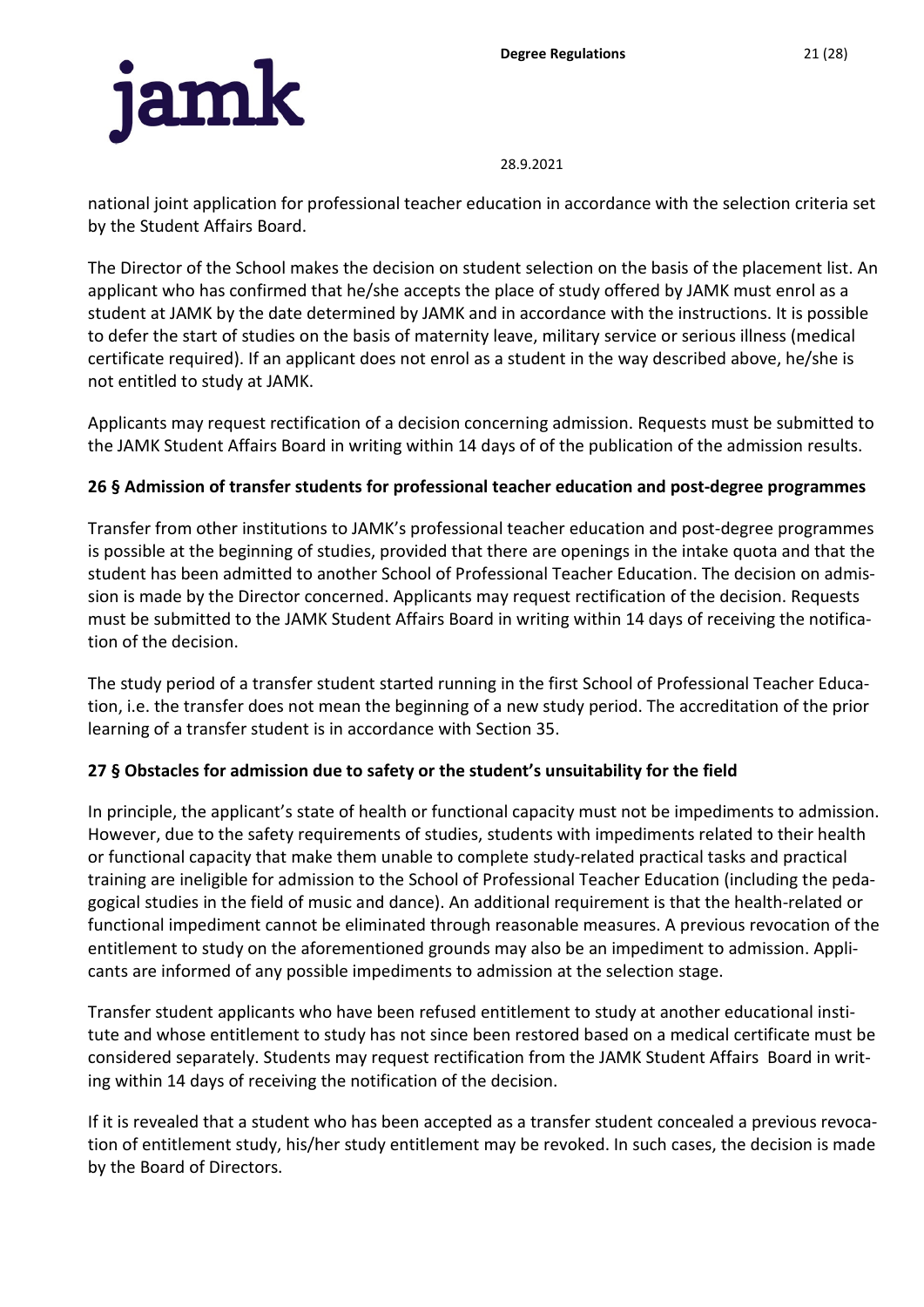Regardless of provisions on confidentiality, JAMK is entitled to receive information from another university of applied sciences regarding the study entitlement revocation process of transfer student applicants.

# <span id="page-21-0"></span>**ENROLMENT AND STUDY ENTITLEMENT**

# <span id="page-21-1"></span>**28 § Enrolment as an attending student**

The student must enrol as an attending student every semester/academic year, unless the Director grants him/her the right of non-attendance for special reasons. Enrolment as an attending student is done through the student management system (Peppi) during the registration period in accordance with the instructions provided. Enrolment as an attending student is possible during the study period specified in Section 29.

Only students who have enrolled as attending students for the academic year have the right to participate in professional teacher education and post-degree programmes for teachers. Any non-attendance period is counted as part of the study period, reducing the remaining permitted study period. A student who does not enrol as an attending student in accordance with this section will lose his/her entitlement to study.

# <span id="page-21-2"></span>**29 § Study period and discretionary extension of study period**

The studies in the School of Professional Teacher Education can be organised as either full-time or parttime studies. Whether the studies are full-time or part-time studies is determined by the student's Personal Learning Plan.

The permitted study period is three years. Studies must be completed within the study period, unless JAMK grants an exception due to special circumstances. On the student's application, the Student Services Manager may extend the student's study period, generally once and for up to two semesters, if the student has no more than 20 credits left to complete and graduation within the extension period is a realistic goal. The fee in accordance with the decree (A1440/2014, § 3) is charged for processing the application.

If the student is unable to complete his/her studies within the extension period, the student may apply for another extension only if he/she has shown effort to complete the studies. At that stage, the student must not have more than 10 credits left to complete. If there is no evidence of studying, the illness or an exceptionally difficult life situation of the student or someone in his/her immediate family may constitute acceptable grounds for extension. Significant positions of trust, successful scientific and artistic activities and top-level sports may also be accepted as grounds for extending the study period. In all the aforementioned cases, the reason must be verified with reliable documentation. If the student presents a medical certificate, it must include an assessment of the student's ability to study. During the extension period, the student may not apply for the right to enrol for non-attendance. The application for an extension must be submitted before the study period runs out.

Students may request rectification of a decision of the Student Services Manager. Requests must be submitted to the JAMK Student Affairs Board within 14 days of receiving the notification of the decision.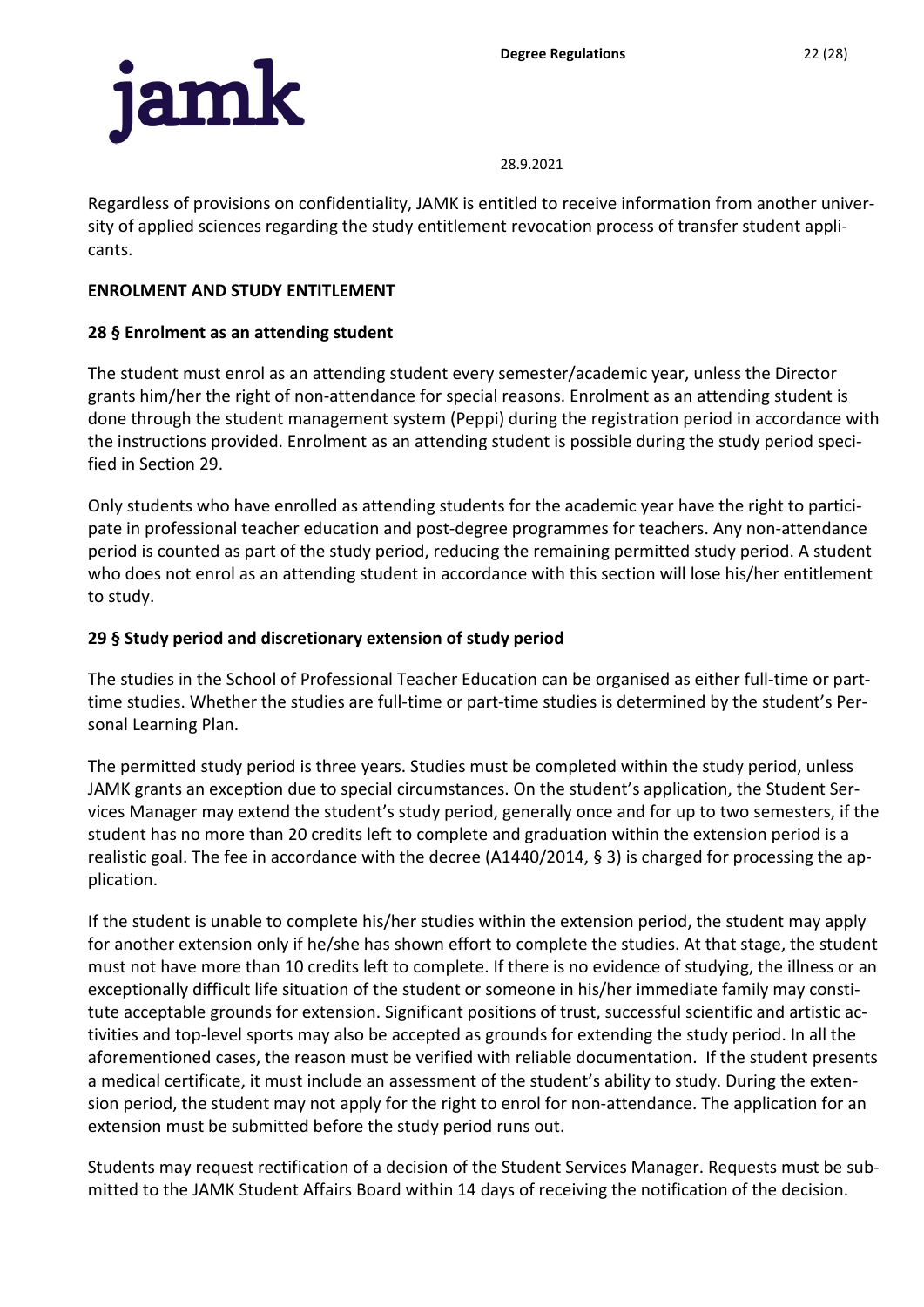

#### <span id="page-22-0"></span>**30 § Regranting of study entitlement**

A student who has not completed his/her professional teacher education, vocational special needs teacher education or study counsellor education within the study period or within the extension will lose his/her entitlement to study and will have no right to apply for its restoration.

A student who has lost his/her entitlement to study for reasons stated in Section 28 but later wishes to restart his/her studies or continue them may submit an application to regain their study entitlement. A student reapplying for the right to study must be eligible for the degree programme and meet its work experience requirements as provided in the Decree (A986 / 1998). The application must state the reasons for the loss of entitlement to study. The fee in accordance with the decree (A1440/2014, § 3) is charged for processing the application.

The entitlement to study will be regranted generally from the beginning of the following semester, but if the student can present adequate grounds and documentation, the entitlement can be restored immediately. However, it must be done before the next date when statistics are completed, 20 September or 20 January. Students may request rectification of a decision of the Student Services Manager. Requests must be submitted to the JAMK Student Affairs Board within 14 days of receiving the notification of the decision.

### <span id="page-22-1"></span>**31 § Revocation and restoration of study entitlement**

The special regulation regarding the revocation and restoration of study entitlement (see Section 11) also applies to the School of Professional Teacher Education (including the pedagogical studies in the field of music and dance).

#### <span id="page-22-2"></span>**COMPLETION OF STUDIES**

#### <span id="page-22-3"></span>**32 § Curricula and Study Guide**

The student is admitted to study in a professional teacher education, vocational special needs teacher education or vocational study counsellor education. The scope of each programme is 60 ECTS credits. Under Section 2 of the Polytechnics Decree (1129/2014), professional teacher education includes basic studies in educational sciences, vocational pedagogy studies, teaching practice, and other studies.

The national core curriculum of the School of Professional Teacher Education defines the competence areas of professional teachers, vocational special needs teachers and study counsellors. The annual Study Guide provides information on the educational structure, implementation models and schedules, study module scopes, course learning objectives and contents, learning methods, and assessment.

#### <span id="page-22-4"></span>**33 § Language of instruction**

See Section 14.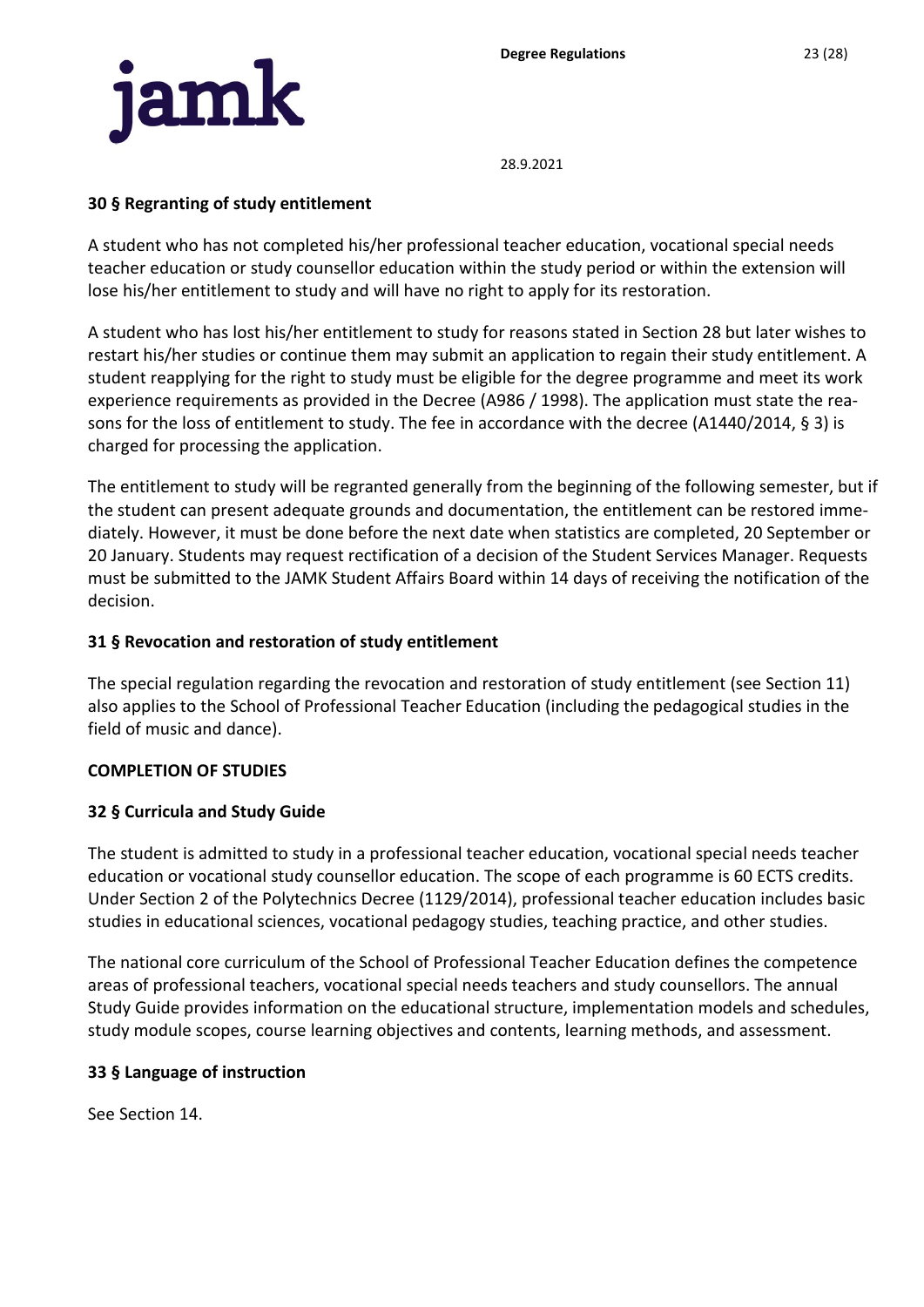

# <span id="page-23-0"></span>**34 § Personal Learning Plan**

The student has the right to complete professional teacher education, special needs teacher education, and study counsellor education in accordance with the curriculum of the programme and his/her confirmed Personal Learning Plan.

The student prepares a Personal Learning Plan in accordance with the instructions of the School of Professional Teacher Education. The Personal Learning Plan is created in compliance with the structure of studies described in the curriculum of the year of admission.

### <span id="page-23-1"></span>**35 § Accreditation**

The student can be accredited for studies completed elsewhere and other acquired learning. These credits can be included in the studies in accordance with the specifications of the curricula of the School of Professional Teacher Education and the associated Study Guide.

Accreditation of prior learning or learning acquired elsewhere refers to the accreditation of studies, practical training, work experience or competence as part of teacher education studies. The forms of accreditation are replacement, inclusion, and recognition of prior learning.

Replacement refers to the replacement of courses/studies with corresponding courses/studies completed elsewhere in the same field of study. Inclusion refers to the inclusion of courses/studies completed elsewhere in the studies. The School of Professional Teacher Education decides if the studies proposed for replacement and inclusion by the student will be accredited as part of his/her studies.

The starting point of recognition of prior learning is the prior learning described as a curricular objective, which the student has acquired in any way, in any place, and at any time. The student assesses, describes and demonstrates his/her learning in the format stated in the course descriptions. The School of Professional Teacher Education assesses the student's prior learning on the basis of the material presented by the student and decides on accreditation.

Accreditation is based on an application process. Applications for replacement and inclusion are handled and approved by the Study Counsellor of the School of Professional Teacher Education (Decision of the Director of the School of Professional Teacher Education on delegation 11/2004). Applications for the recognition of prior learning are submitted to the instructor of the course, accompanied by the demonstration material and the student's self-assessment.

If the Study Counsellor rejects the student's application for replacement or inclusion or only approves it partially, the student may appeal against the decision using the procedure described in Section 37. If the instructor rejects the student's demonstration of prior learning as completion of the course or only approves it partially, the student may appeal against the decision using the procedure described in Section 37.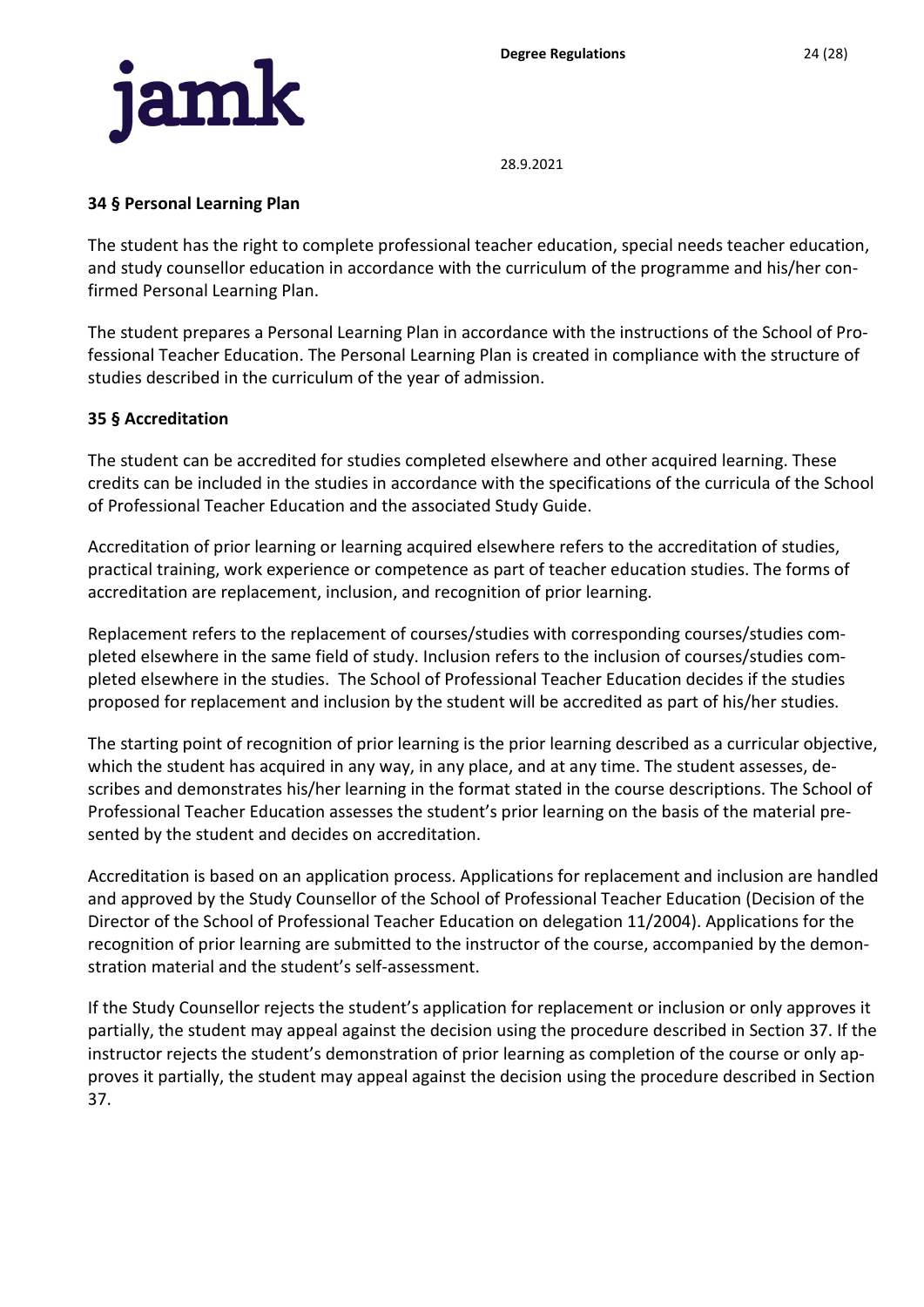

# <span id="page-24-0"></span>**36 § Registration for course implementations and completion of courses**

Only a student who has enrolled as an attending student has the right to complete courses, participate in instruction and practical training, and have grades recorded. The student uses the student administration system (Peppi) to register for each course implementation he/she intends to attend and complete during the registration periods. Students are informed of any special registration separately.

After registration, the course teacher accepts the agreed number of students to the course, and the information is confirmed in the student's Peppi student administration system's personal learning plan view. If the number of students registered to a course exceeds the number of students that can be admitted, priority will be given to those students whose group the course is intended for. Students will be accepted to any possibly vacant spots in the order of enrolment. A student can remove their registration for a course if the teacher has not yet approved them. After approval, registration can only be removed by the instructor of the course in question.

# <span id="page-24-1"></span>**37 § Assessment**

The assessment of learning outcomes in professional teacher education, vocational special needs teacher education or study counsellor education is based on set criteria and objectives. Performance is assessed in relation to the learning objectives of the courses using the grading scale Pass/Fail. In the transcript of records, Pass is marked with the letter H and Fail as 0. Courses accredited through replacement and inclusion are marked with the letter H. Studies accredited through the recognition of prior learning procedure shall be marked in the transcript of records with the letter H.

The student has the right to know which assessment criteria are applied to his/her learning. The course assessment is recorded in the transcript of records no later than one month after the stated passing attainment and always before the end of the academic year.

#### <span id="page-24-2"></span>**38 § Appeal against assessment**

See Section 22.

# <span id="page-24-3"></span>**39 § Certificate**

A student who completes professional teacher education, vocational special needs teacher education or study counsellor education will receive, on written application, a certificate in Finnish indicating the qualification and the name of the programme. Appended to the certificate are 1) the transcript of records in Finnish and in English, listing the student's study attainment and grades, and 2) an English-language description of the completed teacher education and acquired qualification referred to in Section 10 of the Polytechnics Decree (1129/2014). Students who complete a degree programme in a foreign language also receive a translation of the degree certificate in the language of studies.

Attainments rewarded for professional teacher education under Section 2 of the Polytechnics Decree (1129/2014) are basic studies in educational sciences, vocational pedagogy studies, teaching practice and other studies. The studies are marked as passed or accredited.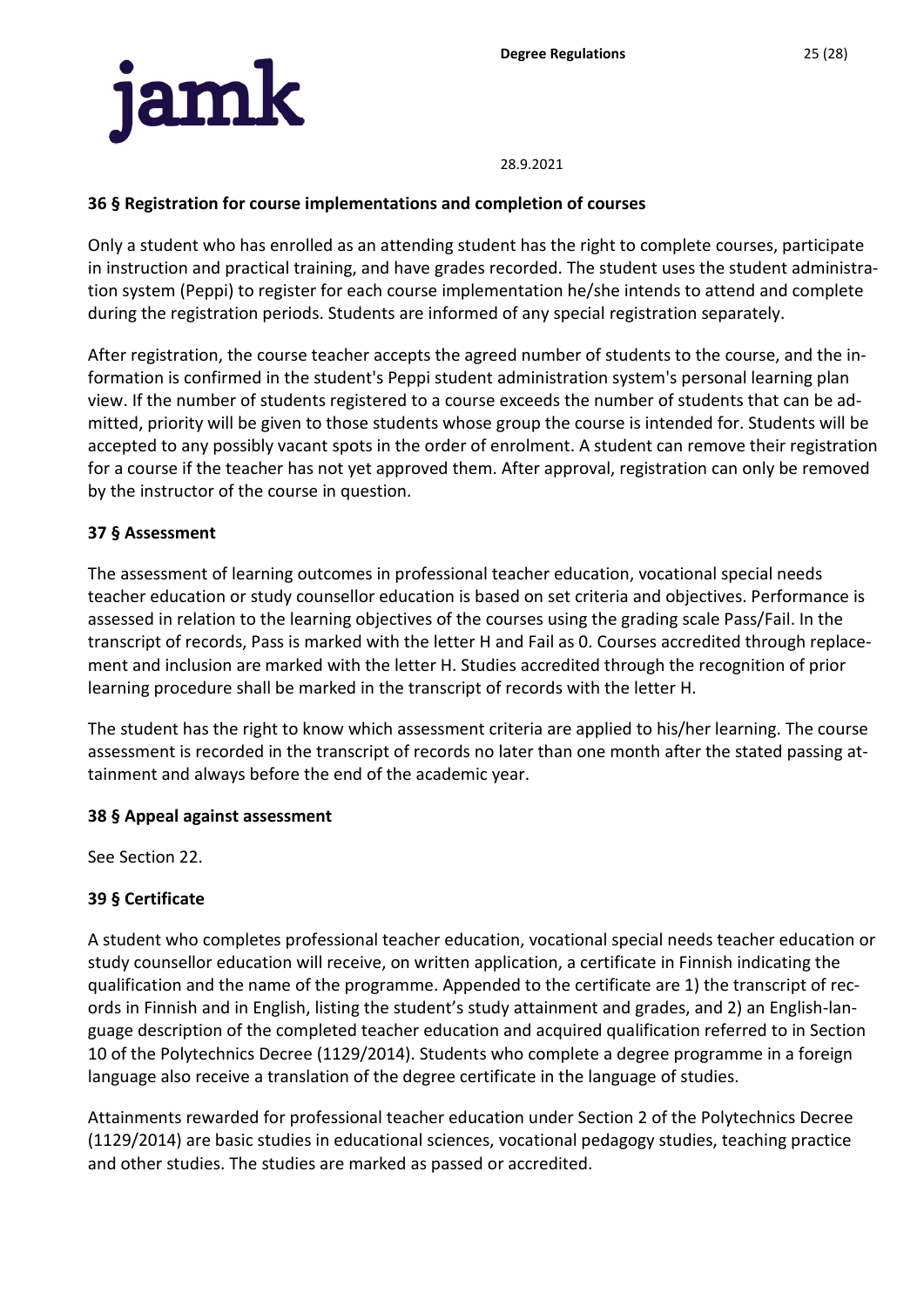

#### <span id="page-25-0"></span>**4. OPEN UNIVERSITY OF APPLIED SCIENCES**

In accordance with the Universities of Applied Sciences Act (L932/2014), studies forming part of a bachelor's or master's degree for the completion of which the student has been granted a right to study, limited in duration and scope, can be completed as open university of applied sciences studies. The studies are part of the curricula for degree-awarding education (see section 13) and the instruction meets the competence requirements for degree-awarding education in terms of content and quality.

# <span id="page-25-1"></span>**40 § Admission of an applicant to the open university of applied sciences**

As a rule, students are selected for open university of applied sciences studies in the order of registration or according to the admission criteria in the degree programme description.

### <span id="page-25-2"></span>**41 § Registration for studies and completion of studies**

Registration for open university of applied sciences studies is made via the website.

Path students are then entitled to enrol in courses through the Peppi student management system during enrolment periods. In approving registrations, path students are treated as degree students (see section 18).

The principles of section 18 shall be complied with when completing the course.

# <span id="page-25-3"></span>**42 § Study Entitlement at open university of applied sciences**

The study entitlement exists for studies for which the student has successfully enrolled. The duration of the studies is specified in the degree programme description.

In study modules that have a minimum duration of one year, the study entitlement may only be transferred for well-founded reasons with the permission of the Head of Department responsible for the education.

The study entitlement may be revoked if the student has unpaid study fees to the open university of applied sciences.

# <span id="page-25-4"></span>**43 § Language of instruction**

See section 14.

# <span id="page-25-5"></span>**44 § Identification and recognition of competence at the open university of applied sciences**

A path student at the open university of applied sciences or someone completing another extensive module may apply for identification and recognition of competence in higher education level studies they have completed elsewhere or other acquired learning in accordance with section 17.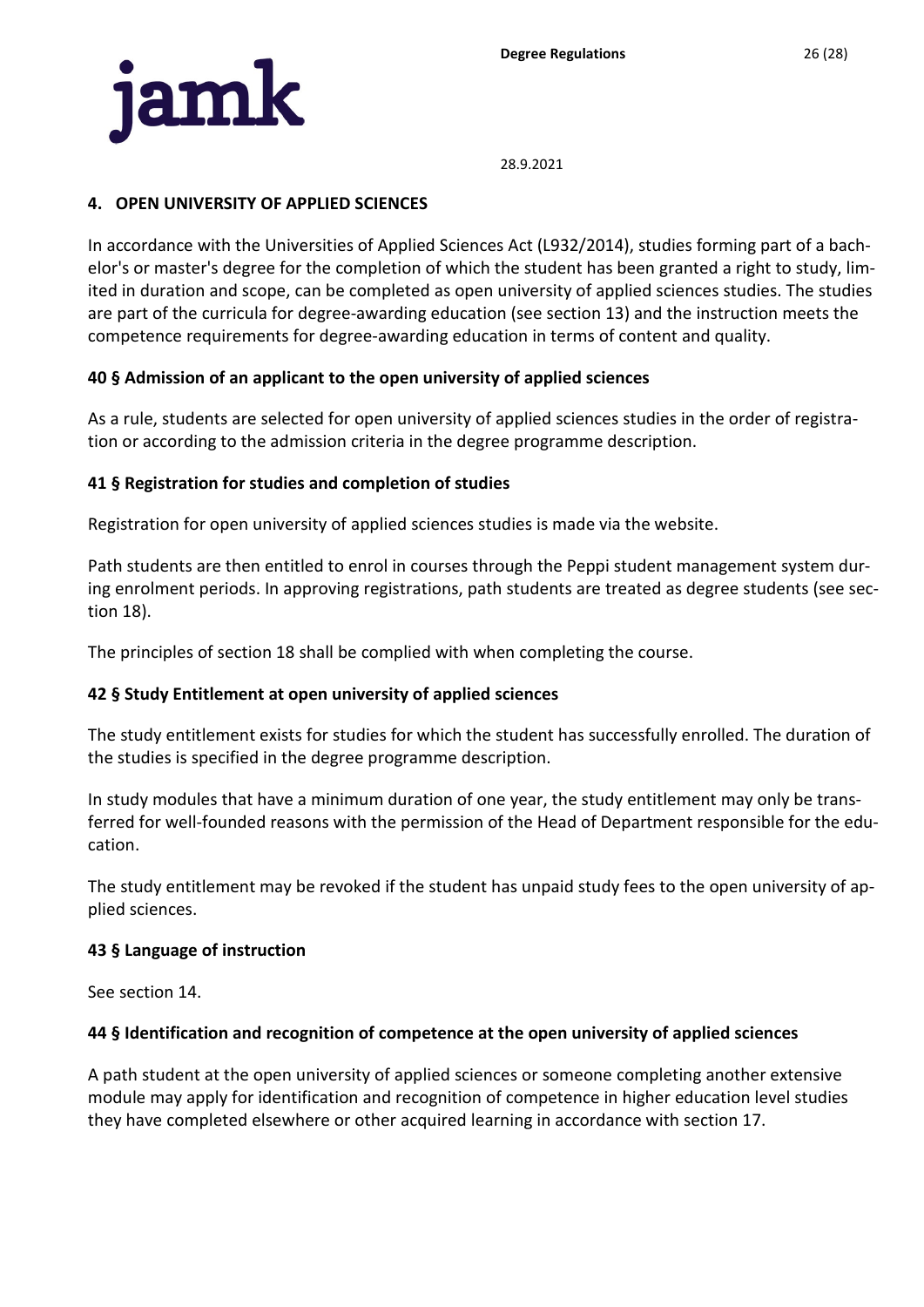

### <span id="page-26-0"></span>**45 § Practical training, thesis, and maturity test at the open university of applied sciences**

It is possible to carry out a practical training, thesis, and maturity test at the open university of applied sciences upon agreement. For thesis and maturity test, the principles of the degree education stated in sections 19 to 20 will be complied with.

### <span id="page-26-1"></span>**46 § Assessment of study attainments**

See sections 21 to 22.

# <span id="page-26-2"></span>**47 § Applying as a degree student from the open university of applied sciences**

Through the open university of applied sciences, it is possible to apply as a degree student in accordance with the admission criteria and entrance eligibility requirements for bachelor's and master's degree programmes. Applicants who have received a degree programme study place through the open university of applied sciences path application will be fully accredited for studies completed at the open university of applied sciences that are suitable for the degree programme.

### <span id="page-26-3"></span>**5. MISCELLANEOUS REGULATIONS**

#### <span id="page-26-4"></span>**48 § Drug testing**

Regardless of the student's field of study and degree programme, JAMK may oblige a student to provide a drug test certificate if there is a well-founded reason to suspect that the student is participating in study-related practical assignments or practical training under the influence of drugs or that the student has a drug addiction. Another condition is that the test is necessary for determining the student's functional capacity and that the student's responsibilities include tasks which require particular acuity, reliability, independent judgement or good reactions and in which working under the influence of drugs or being dependent on drugs would:

1) seriously endanger the life or health of the student or another person;

2) cause serious risk to traffic safety;

3) cause serious risk to the confidentiality or integrity of information protected by confidentiality provisions; or

4) significantly increase the risk of illicit trafficking and distribution of substances referred to in Section 3(1), Paragraph 5 of the Narcotics Act (373/2008) which are in the possession of a university of applied sciences, an organisation operating it or a place of training.

The drug test certificate must be presented within a reasonable time frame determined by JAMK. JAMK will defray the cost of the drug test certificate.

#### <span id="page-26-5"></span>**49 § Disciplinary procedure**

A student who is guilty of dishonesty or has otherwise disturbed the order at JAMK by disrupting teaching or exhibiting violent or threatening behaviour will be subject to disciplinary punishment. Depending on the seriousness of the offence, the punishment may be a written warning or a suspension for a fixed period of time not exceeding one year. Refusing to present a drug test certificate or a test result